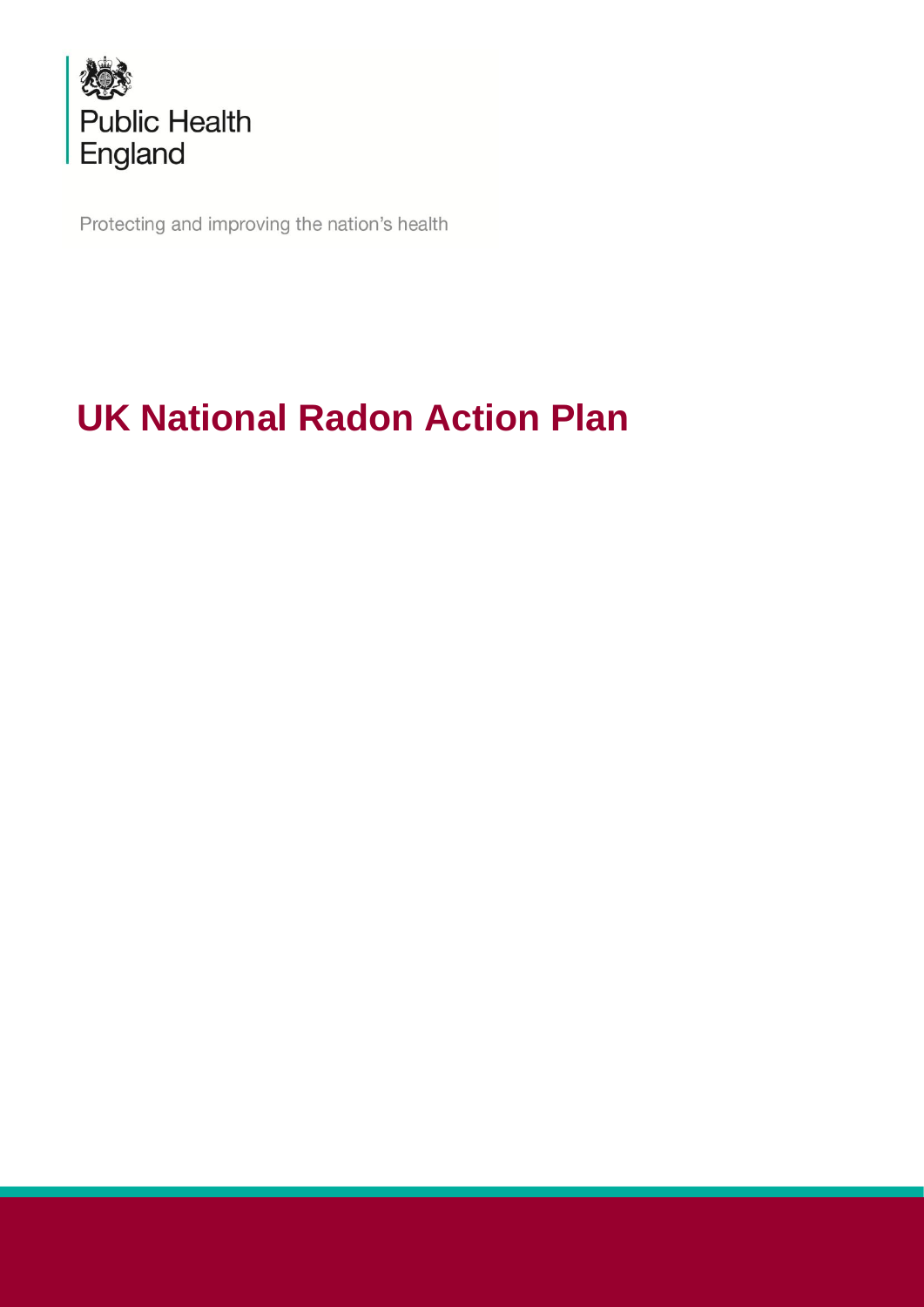## **About Public Health England**

Public Health England exists to protect and improve the nation's health and wellbeing, and reduce health inequalities. We do this through world-leading science, knowledge and intelligence, advocacy, partnerships and the delivery of specialist public health services. We are an executive agency of the Department of Health and Social Care, and a distinct delivery organisation with operational autonomy. We provide government, local government, the NHS, Parliament, industry and the public with evidence-based professional, scientific and delivery expertise and support.

Public Health England 133–155 Waterloo Road Wellington House London SE1 8UG T: 020 7654 8000

www.gov.uk/phe Twitter: @PHE\_uk Facebook: www.facebook.com/PublicHealthEngland



© Crown copyright 2018

You may re-use this information (excluding logos) free of charge in any format or medium, under the terms of the Open Government Licence v3.0. To view this licence, visit OGL or email psi@nationalarchives.gsi.gov.uk. Where we have identified any third party copyright information you will need to obtain permission from the copyright holders concerned.

Any enquiries regarding this publication should be sent to:

Centre for Radiation, Chemical and Environmental Hazards Public Health England Chilton, Didcot, Oxfordshire OX11 0RQ E: Radon@phe.gov.uk

Published: December 2018 PHE publications **PHE** supports the UN

Gateway number: 2018687 Sustainable Development Goals



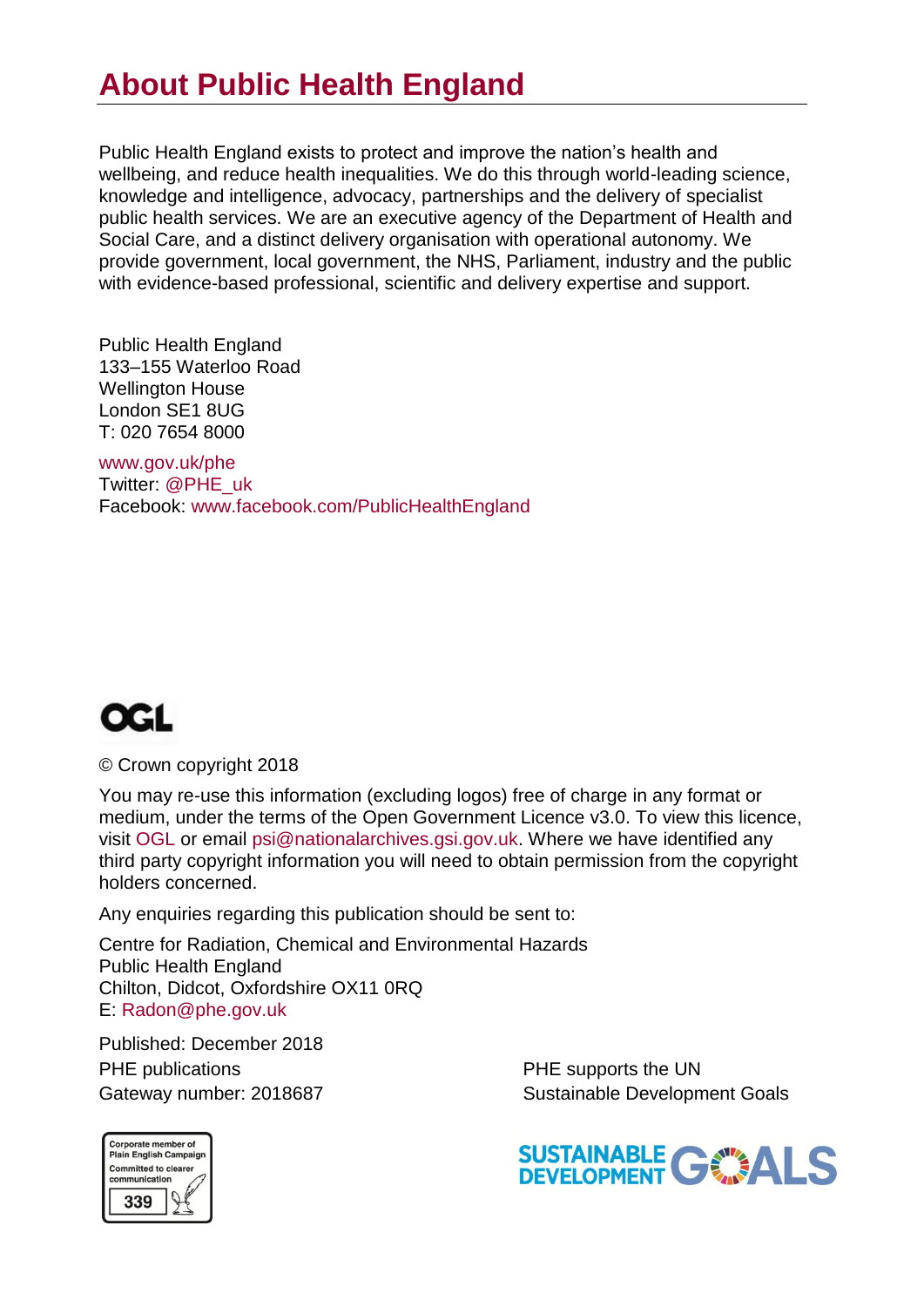## **UK National Radon Action Plan**

N P McColl<sup>1</sup>, E J Bradley<sup>1</sup>, T D Gooding<sup>1</sup>, C Ashby<sup>11</sup>, J Astbury<sup>1</sup>, J Atkinson<sup>3</sup>, R Harrall<sup>9</sup>, T Howard<sup>6</sup>, J Hunt<sup>3</sup>, D Kernohan<sup>11</sup>, K James<sup>12</sup>, R Jones<sup>8</sup>, J Laverty<sup>7</sup>, N McMahon<sup>4</sup>, C McNicholas<sup>7</sup>, L Moss<sup>3</sup>, L Murphy<sup>8</sup>, T Netherwood<sup>5</sup>, P Rankin<sup>9</sup>, M Stewart<sup>11</sup>, J Taylor<sup>7</sup>, V Tink<sup>9</sup>, G Waldron<sup>10</sup>, G Wasson<sup>2</sup>

- <sup>1</sup> Public Health England, CRCE, Chilton, Didcot, Oxfordshire OX11 0RQ
- $2$  Department of Agriculture, Environment and Rural Affairs (Northern Ireland Environment Agency), Klondyke Building, Gasworks Business Park, Belfast BT7 2JA
- <sup>3</sup> Department for the Environment, Food and Rural Affairs / Drinking Water Inspectorate, Area 1A, Nobel House, 17 Smith Square, London SW1P 3JR
- <sup>4</sup> Department of Health, Northern Ireland, Castle Buildings, Stormont, Belfast BT4 3SQ
- <sup>5</sup> Department of Health and Social Care, 39 Victoria St, London SW1H 0EU
- <sup>6</sup> Environment Agency, Horizon House, Deanery Road, Bristol BS1 5AH
- $7$  Health and Safety Executive, Redgrave Court, Merton Road, Bootle, Merseyside L20 7HS
- <sup>8</sup> Health and Safety Executive Northern Ireland, 83 Ladas Drive, Belfast BT6 9FR
- <sup>9</sup> Ministry of Housing, Communities and Local Government, Fry Building, 2 Marsham St, Westminster, London SW1P 4DF (retired)
- <sup>10</sup> Public Health Agency, Northern Ireland, 12-22 Linenhall St, Belfast BT2 8BS
- <sup>11</sup> Scottish Government, St. Andrew's House, Regent Road, Edinburgh EH1 3DG
- <span id="page-2-0"></span><sup>12</sup> Public Health Wales, 2 Capital Quarter, Tyndall Street, Cardiff CF10 4BZ

#### **Abstract**

Radon is a colourless, odourless radioactive gas that is formed by the radioactive decay of elements that occur naturally in rocks and soils. Radon is the single biggest source of radiation exposure to the UK population in both homes and workplaces. This report presents in a single document, the elements that make up the national radon strategy and the national radon action plan. It fulfils relevant requirements in the 2013 European Union Basic Safety Standards Directive on protection against ionising radiation (EURATOM, 2013).

EURATOM (2013). Council Directive 2013/59/EURATOM of 5 December 2013 laying down basic safety standards for protection against the dangers arising from exposure to ionising radiation, Official Journal of the European Union L13/1.

**Centre for Radiation, Chemical and Environmental Hazards Public Health England Chilton, Didcot Oxfordshire OX11 0RQ**

**Approval: December 2018**

**This report from the PHE Centre for Radiation, Chemical and Environmental Hazards reflects understanding and evaluation of the current scientific evidence as presented and referenced in this document.**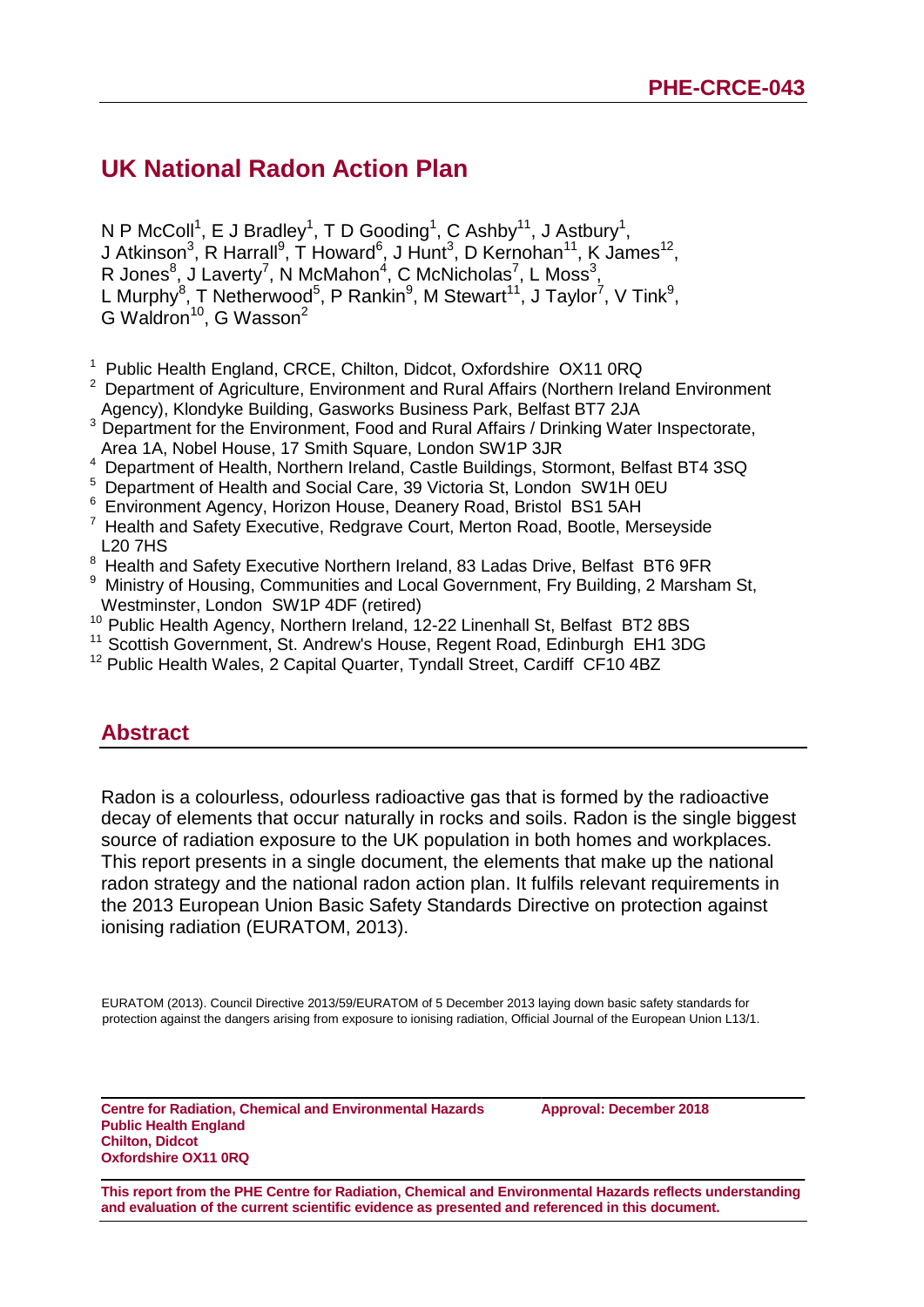## <span id="page-3-0"></span>**Executive Summary**

Radon is a colourless, odourless radioactive gas that is formed by the radioactive decay of elements that occur naturally in rocks and soils, and may also be found in certain building materials and water. Radon is the single biggest source of radiation exposure to the UK population in both homes and workplaces, is present in all air indoors and outdoors, and is the second leading cause of lung cancer after tobacco smoking.

The United Kingdom has more than four decades of experience in characterising and controlling radon in homes and workplaces. Using this scientific understanding, which is informed by evidence, research, guidance and practical experience from within the UK and international bodies, the range of exposure situations of the UK population to radon has been established. In addition, effective and durable ways of reducing and preventing radon exposures have been developed.

Previously, reports covering the various aspects of radon measurement and control have been published that represent parts of a national strategy to reduce both high individual radon exposures and the overall level of radon exposure to the population. The fundamental aim is to reduce the individual and overall risks of lung cancer.

This report presents, in a single document, the existing elements of radon control that make up the national radon strategy and the national radon action plan. It fulfils radon-related requirements in the Ionising Radiations (Basic Safety Standards) (Miscellaneous Provisions) Regulations 2018 (SI 2018/482) that enact part of the 2013 European Union Basic Safety Standards Directive on protection against ionising radiation.

The report describes: the properties and health risks of radon; its distribution within the UK and routes of exposure; how radon exposure is assessed and managed in homes, workplaces, new buildings, water supplies and building materials; the approaches to communicating on radon with groups of people affected. The report identifies new topics for consideration.

This report was prepared by UK representatives of government departments and agencies and with input from stakeholders. The report was subject to open consultation.

The UK National Radon Action Plan will be updated at intervals of no more than five years.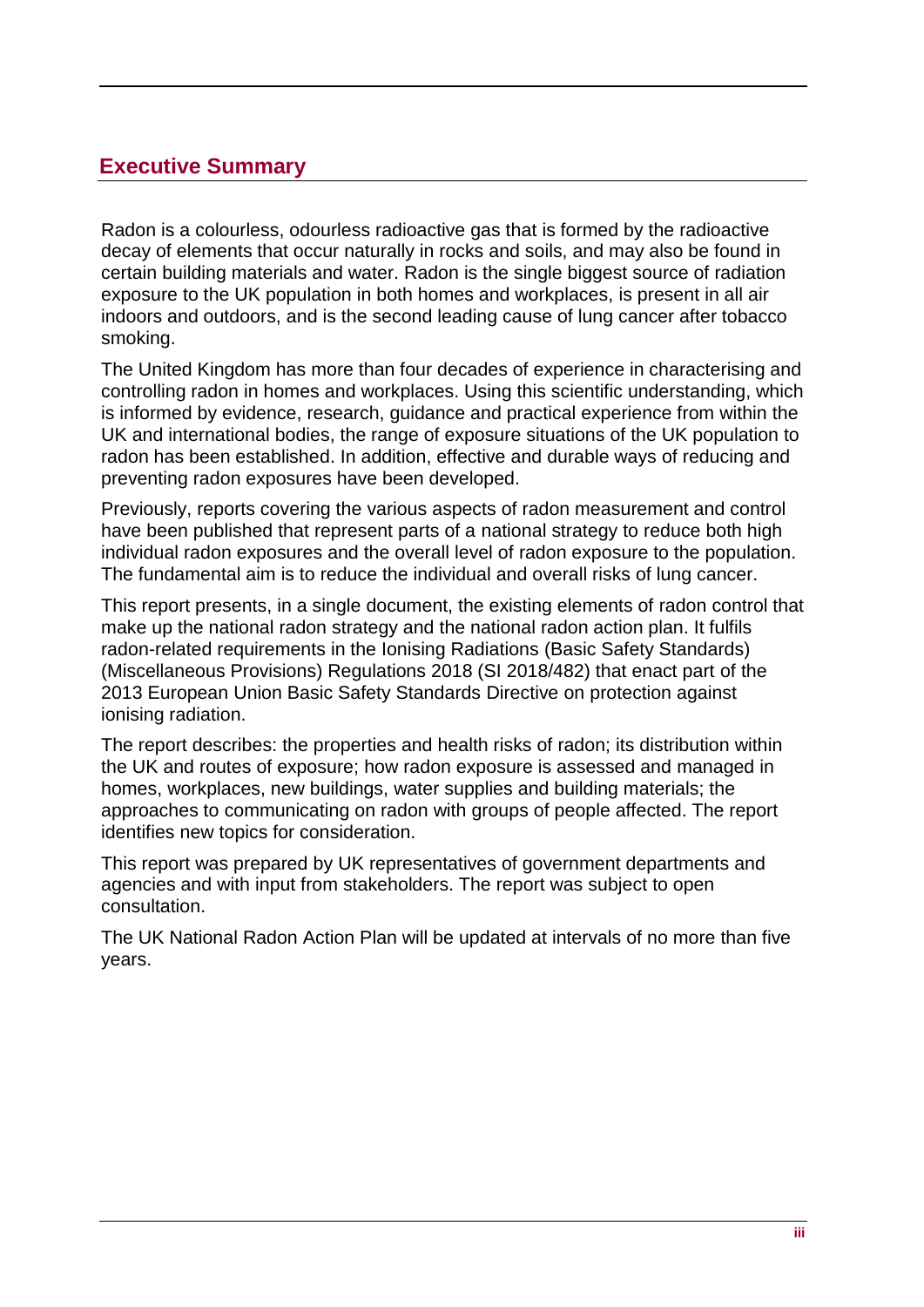## **Contents**

|                | <b>Abstract</b>                                                                  |                                                   |  |  |
|----------------|----------------------------------------------------------------------------------|---------------------------------------------------|--|--|
|                | <b>Executive Summary</b>                                                         | iίi                                               |  |  |
| 1.             | <b>Introduction</b>                                                              |                                                   |  |  |
| 1.1            | <b>Properties of radon</b>                                                       | 1                                                 |  |  |
| 1.1.1          | <b>Physical properties</b>                                                       | $\mathbf 1$                                       |  |  |
| 1.1.2          | <b>Health risks</b>                                                              |                                                   |  |  |
| 1.1.3          | International advice                                                             |                                                   |  |  |
| 1.2            | <b>Radon exposure in the UK</b>                                                  | $\begin{array}{c}\n2 \\ 2 \\ 3 \\ 3\n\end{array}$ |  |  |
| 1.2.1          | National radon survey and measurement database                                   |                                                   |  |  |
| 1.2.2          | Radon in buildings                                                               | 3                                                 |  |  |
| 1.2.3          | Radon and thoron from building materials                                         | $\overline{\mathcal{A}}$                          |  |  |
| 1.2.4          | Radon in water                                                                   | $\overline{4}$                                    |  |  |
| 1.2.5          | Radon from uses of radium and thorium                                            | 5                                                 |  |  |
| 1.2.6          | Radon and related issues                                                         | 5                                                 |  |  |
| $\overline{2}$ | UK radon strategy                                                                | 6                                                 |  |  |
| 3              | <b>Existing UK action on radon</b>                                               | 8                                                 |  |  |
| 3.1            | <b>Exposure to radon in homes</b>                                                | 8                                                 |  |  |
| 3.1.1          | Radon reference level for homes                                                  | 8                                                 |  |  |
| 3.1.2          | Radon maps to support decision making                                            | 8                                                 |  |  |
| 3.1.3          | Measuring radon in homes                                                         | 10                                                |  |  |
| 3.1.4          | Reducing indoor radon levels in homes                                            | 10                                                |  |  |
| 3.1.5          | Radon in housing standards                                                       | 11                                                |  |  |
| 3.1.6          | Promoting action on radon and encouraging remediation in                         |                                                   |  |  |
|                | homes                                                                            | 11                                                |  |  |
| 3.2            | <b>Radon in the workplace</b>                                                    | 12                                                |  |  |
| 3.2.1          | Regulations                                                                      | 12                                                |  |  |
| 3.2.2          | Radon maps to support decision making by employers                               | 12                                                |  |  |
| 3.2.3          | Measuring radon in workplaces                                                    | 12                                                |  |  |
| 3.2.4          | Controlling radon exposure in workplaces                                         | 13                                                |  |  |
| 3.3            | Protecting new buildings against radon                                           | 13                                                |  |  |
| 3.4            | <b>Radon in water</b>                                                            | 14                                                |  |  |
| 3.5<br>3.6     | <b>Radon exhalation from building materials</b><br><b>Communicating on radon</b> | 14<br>14                                          |  |  |
| 3.6.1          | Online information resources                                                     | 14                                                |  |  |
| 3.6.2          | Media communications                                                             | 15                                                |  |  |
| 3.6.3          | <b>Targeted communications</b>                                                   | 15                                                |  |  |
| 3.6.4          | Training for professionals                                                       | 15                                                |  |  |
| 3.6.5          | Stakeholder engagement                                                           | 16                                                |  |  |
| 3.7            | Radon in UK overseas territories and crown dependencies                          | 16                                                |  |  |
| 3.8            | Maintaining and developing the evidence base on radon                            | 16                                                |  |  |
|                |                                                                                  |                                                   |  |  |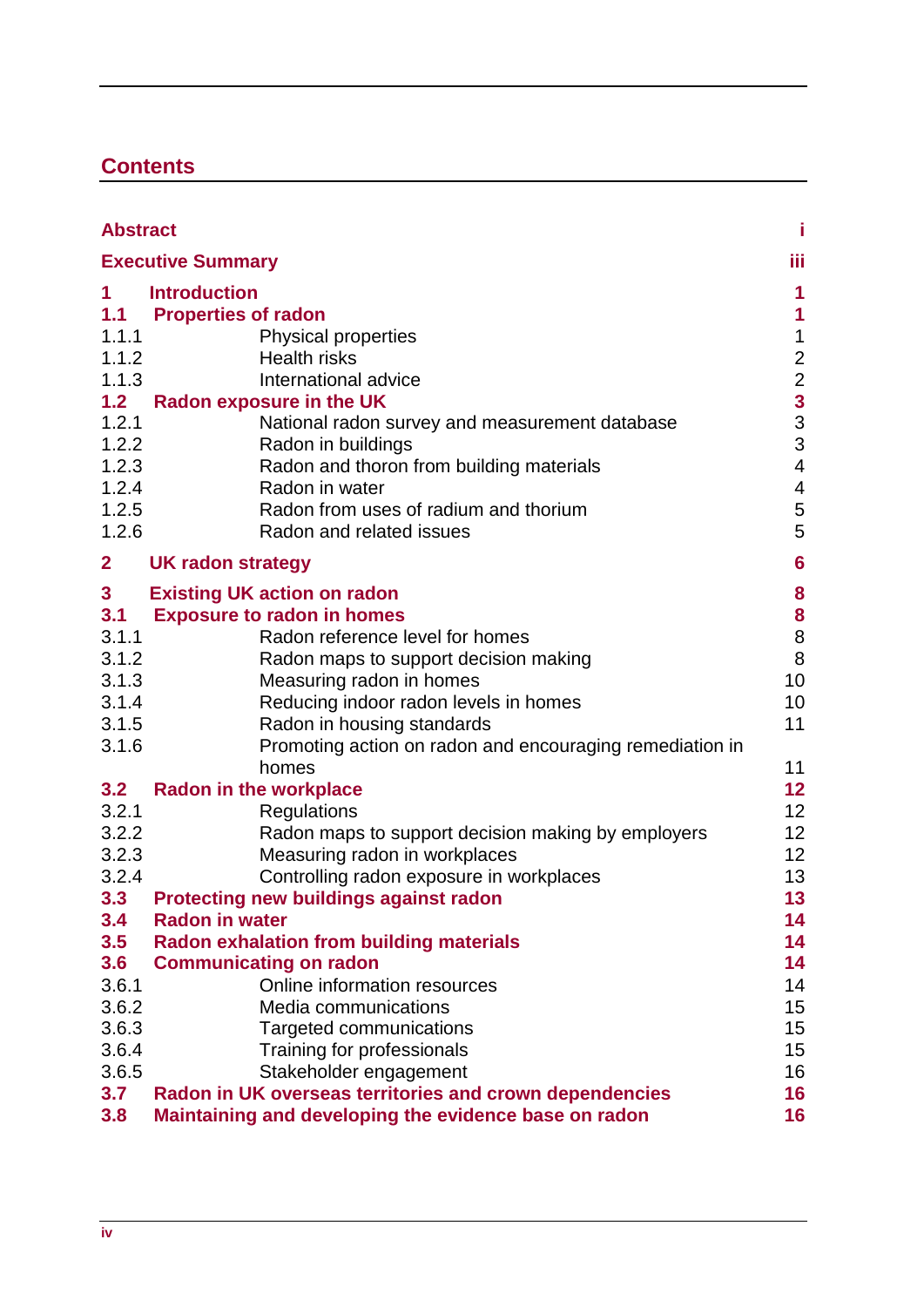<span id="page-5-0"></span>

| 4                 |                         | <b>Forward plan for action on radon</b>                                      | 17      |
|-------------------|-------------------------|------------------------------------------------------------------------------|---------|
| 4.1               |                         | Maintain and review the existing processes that address radon                |         |
|                   | exposure                |                                                                              | 17      |
| 4.2               |                         | <b>New topics for consideration</b>                                          | 18      |
| 4.2.1             |                         | Consider updating the national radon survey                                  | 18      |
| 4.2.2             |                         | Consider developing an accreditation scheme for                              |         |
|                   |                         | remediators                                                                  | 18      |
| 4.2.3             |                         | Consider developing radon exhalation standards for building                  |         |
|                   |                         | materials                                                                    | 18      |
| 4.2.4             |                         | Development of resources to aid local action on radon                        | 18      |
| 4.2.5             |                         | Review of special treatment for homes with very high radon<br>concentrations | 19      |
|                   |                         |                                                                              |         |
| 4.2.6             |                         | Updating the UK National Radon Action Plan                                   | 19      |
| 5                 | <b>Acknowledgements</b> |                                                                              | 19      |
| 6                 | <b>Glossary</b>         |                                                                              | 20      |
| 6.1               |                         | <b>Terms and expressions</b>                                                 | 20      |
| 6.2               |                         | <b>Acronyms and organisations</b>                                            | 20      |
| 7                 | <b>References</b>       |                                                                              | $22 \,$ |
| <b>Appendix A</b> |                         | <b>EU Basic Safety Standards - Annex XVIII</b>                               | $25\,$  |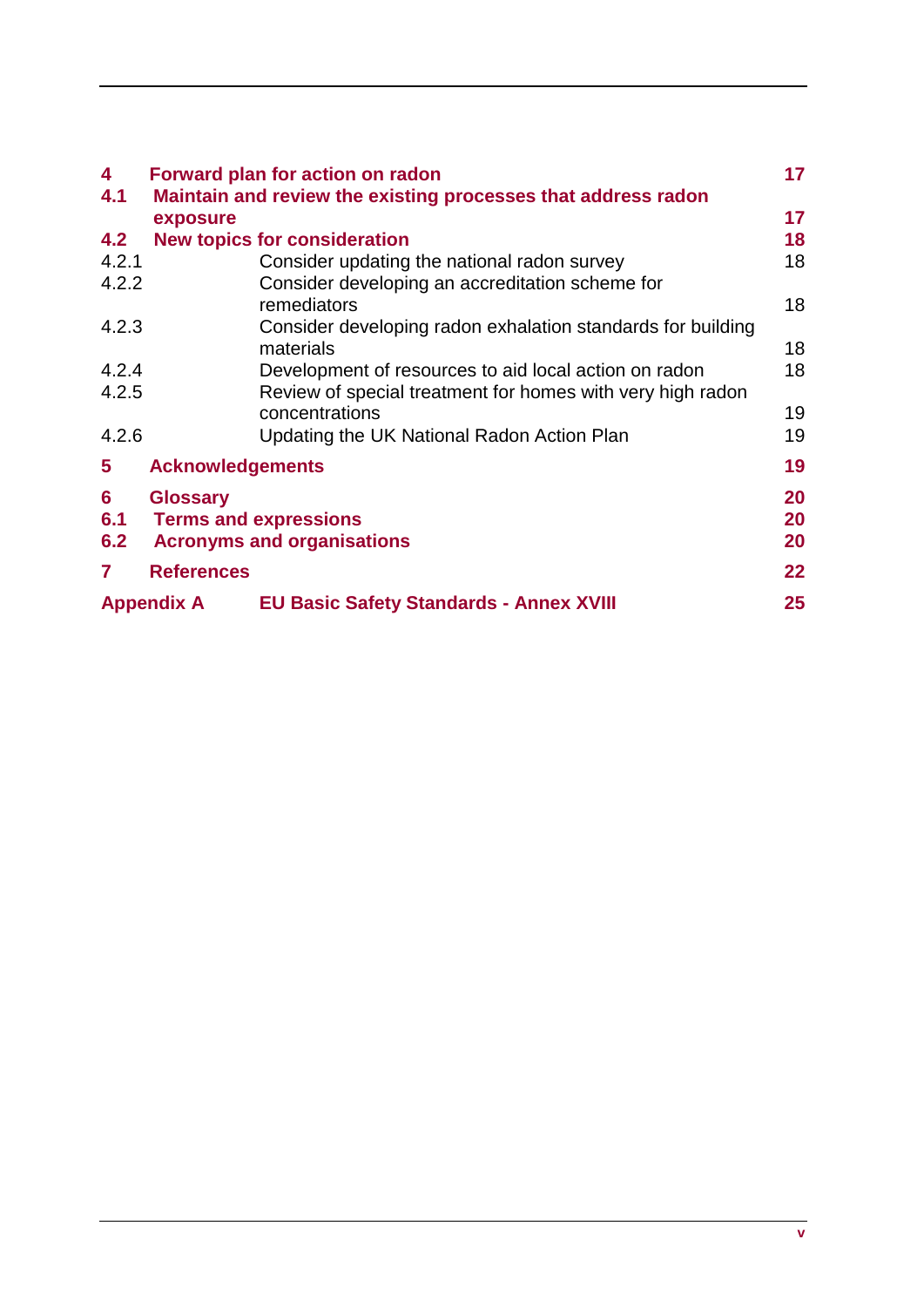## **1 Introduction**

Radon is the single biggest source of radiation exposure to the UK population in both homes and workplaces. This report presents, in a single document, the existing elements of radon control that make up the national radon strategy and the national radon action plan. It fulfils a radon-specific requirement in the 2013 European Union Basic Safety Standards Directive (EU-BSS) on protection against ionising radiation (EURATOM, 2013a).

The United Kingdom has more than four decades of experience in characterising and controlling radon in homes and workplaces. Using this scientific understanding, which is informed by evidence, research, guidance and practical experience from within the UK and international bodies, the range of exposure situations of the UK population to radon has been established. In addition, effective and durable ways of reducing and preventing radon exposures have been developed.

This report was prepared by representatives of the government departments and agencies shown in Table 1 and with input from stakeholders. The report was subject to open consultation.

#### **Table 1 Government departments and agencies contributing to the UK National Radon Action Plan**

| Government departments and agencies contributing to the UK National Radon<br><b>Action Plan</b> |  |  |
|-------------------------------------------------------------------------------------------------|--|--|
| Department of Agriculture, Environment and Rural Affairs (Northern Ireland Environment Agency)  |  |  |
| Department for the Environment, Food and Rural Affairs / Drinking Water Inspectorate            |  |  |
| Department of Health and Social Care                                                            |  |  |
| Department of Health, Northern Ireland                                                          |  |  |
| <b>Environment Agency</b>                                                                       |  |  |
| Health and Safety Executive                                                                     |  |  |
| Health and Safety Executive Northern Ireland                                                    |  |  |
| Ministry of Housing, Communities and Local Government                                           |  |  |
| Public Health Agency, Northern Ireland                                                          |  |  |
| <b>Public Health England</b>                                                                    |  |  |
| <b>Public Health Wales</b>                                                                      |  |  |
| <b>Scottish Government</b>                                                                      |  |  |

#### <span id="page-6-0"></span>1.1 **Properties of radon**

#### <span id="page-6-1"></span>**1.1.1 Physical properties**

Radon is a colourless, odourless radioactive gas that is undetectable by the human senses and as such the level of radon can only be identified by measurement. It is formed by the radioactive decay of the small amounts of primordial elements that occur in most rocks and soils and is present in all air, both indoors and outdoors. It has a number of radioactive isotopes which have the same chemical properties but different nuclear properties. There are three naturally-occurring isotopes of radon of which two, radon-222 and radon-220, occur in significant amounts and decay by alpha emission.

Radon-222 is part of the uranium-238 radioactive decay chain. It is the immediate decay product of radium-226 which in turn is the radioactive decay product of primordial uranium-238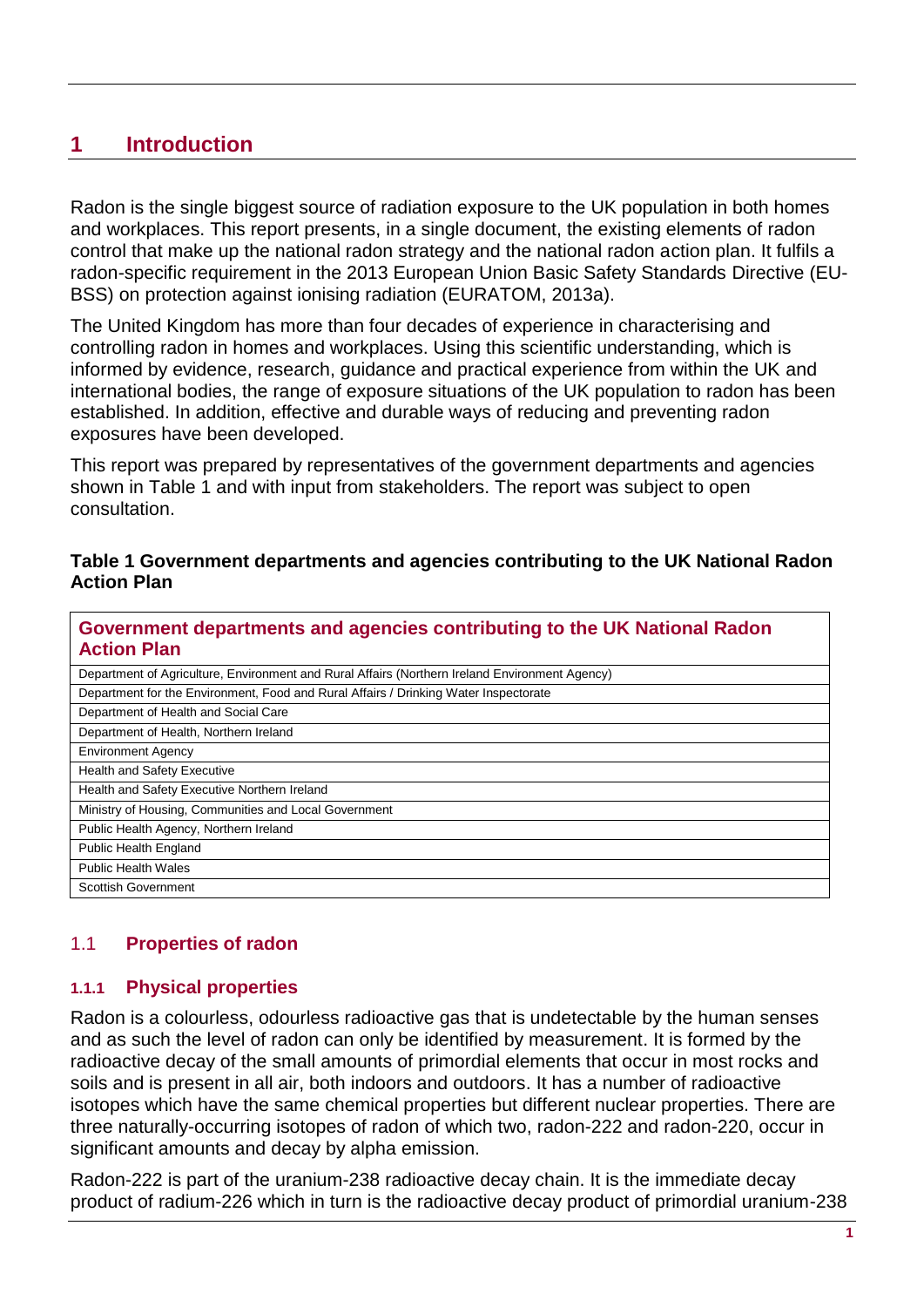(half-life 4.5 billion years). Radon-222 has a half-life of 3.8 days and has a number of shortlived chemically reactive decay products that decay by alpha and beta emission. Radon-222 is commonly known as radon.

Radon-220, commonly known as thoron, is part of the decay chain of a primordial radionuclide, thorium-232. Thoron has a half-life of 55.6 seconds and has a number of short-lived decay products.

Uranium (and radium) in near-surface rocks and soil is the main source of radon. In order for radon to be a source of radiation exposure, the surrounding soil or rocks must be sufficiently porous or permeable to allow radon to migrate with soil gas and enter overlying buildings. Activity concentrations of radon in the ground range from below 2,000 becquerels per cubic metre (Bq m<sup>-3</sup>) to more than 100,000 Bq m<sup>-3</sup> of soil gas (Varley and Flowers 1998). Where radon is released to open ground, concentrations in air are low: the UK average is 4 Bq m<sup>-3</sup> (Wrixon *et al*, 1988).

#### <span id="page-7-0"></span>**1.1.2 Health risks**

Most radiation exposure from radon arises from inhaling its short-lived solid radioactive decay products including isotopes of bismuth, lead and polonium, rather than radon itself. The decay products of radon, when created in indoor air, tend to adhere to airborne particulates which can then be inhaled.

Radon is recognised by the International Agency for Research into Cancer (IARC) as a Class 1 carcinogen (IARC, 2012). Evidence has been obtained from pooled large scale epidemiological studies (Darby *et al*, 2005) that there is a linear relationship between long term radon exposure and excess relative lifetime lung cancer risk. Overall, this increases an individual's baseline lung cancer risk by 16% for each 100 Bq m<sup>-3</sup> to which they are exposed over the long term. The risk relationship has been demonstrated (Darby *et al*, 2005) at concentrations at least as low the UK radon Action Level for homes (200 Bq m $^{-3}$ ). An individual's baseline lung cancer risk is strongly dependent on their smoking status. Smokers have a risk of about 15% to age 75, compared with 0.4% for lifelong non-smokers. In the UK, exposure to indoor radon is responsible for an estimated 1,100 lung cancer deaths each year with smokers and exsmokers at the greatest individual risk. These findings were supported by an independent review of Radon and Public Health (AGIR, 2009).

There is currently no strong evidence to link radon exposure to cancers other than lung cancer or to other disease (AGIR, 2009). Calculations of radiation doses to organs other than the lung suggest a small theoretical risk of cancer to other organs but these would be much smaller than the doses, and risks, to the lung. The UK Advisory Group on Ionising Radiation (AGIR) concluded that any effects on organs other than the lung are "so weak as to be generally undetectable in the published epidemiological studies".

#### <span id="page-7-1"></span>**1.1.3 International advice**

Radon is recognised as a health risk by the World Health Organisation (WHO) (WHO, 2009) and IARC (IARC, 2012). Other international bodies that have provided advice on radon include the International Atomic Energy Agency (IAEA) (IAEA, 2014), the United Nations Scientific Committee on the Effects of Atomic Radiation (UNSCEAR) (UNSCEAR, 2009) and the International Commission on Radiological Protection (ICRP) (ICRP 2010,2018). UK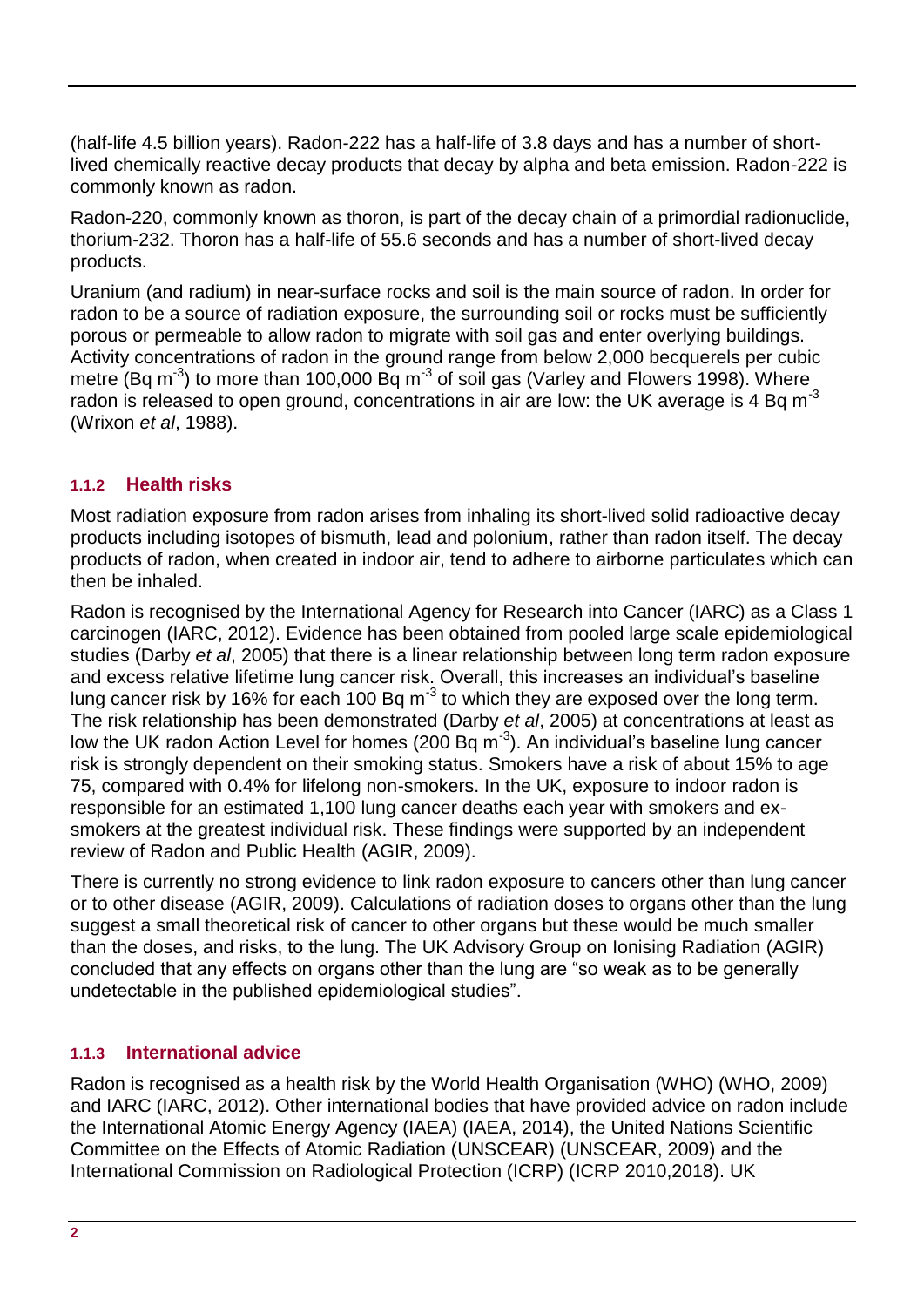organisations work collaboratively with many international organisations on radon and contribute as members of their committees and working groups.

#### <span id="page-8-0"></span>1.2 **Radon exposure in the UK**

#### <span id="page-8-1"></span>**1.2.1 National radon survey and measurement database**

The UK has completed a radon survey to establish the population weighted average and distribution of radon exposure (Wrixon *et al*, 1988). This survey, undertaken in the 1980s, which measured radon in more than 2,000 homes selected systematically, identified that the population weighted average radon concentration was around 20 Bq m<sup>-3</sup>.

The results of these measurements, and many more, are stored in a national radon measurement database. The database currently holds the results from measurements made in around 600,000 homes and other premises, throughout the UK including over 170,000 homes outside radon Affected Areas (see section [3.1.2\)](#page-13-3) but reflecting many programmes that targeted Affected Areas. Individual results are not published to maintain their privacy. Statistical summaries of measurements made in dwellings are published on [www.gov.uk/government/collections/radon.](http://www.gov.uk/government/collections/radon)

#### <span id="page-8-2"></span>**1.2.2 Radon in buildings**

Radon can be drawn into a building from the ground below. Indoors, the radon is diluted less than if it is released to open air. A variety of processes, including indoor/outdoor temperature differential, heating, ventilation and the effect of prevailing winds, each influence the slightly lower indoor air pressure that in turn drives radon ingress.

Some building materials contain small amounts of radium and thorium, which can emit radon and thoron into room air. Private water supplies may also be a source of indoor radon.

Indoor exposure to radon is the single largest source of ionising radiation exposure for people in the UK, representing around half of the total average individual exposure, as shown in [Figure 1,](#page-9-2) but in some areas of the country gives significantly higher exposures (Oatway *et al*, 2016). Indoor radon concentrations in air range from a few to over ten thousand Bq m<sup>-3</sup>.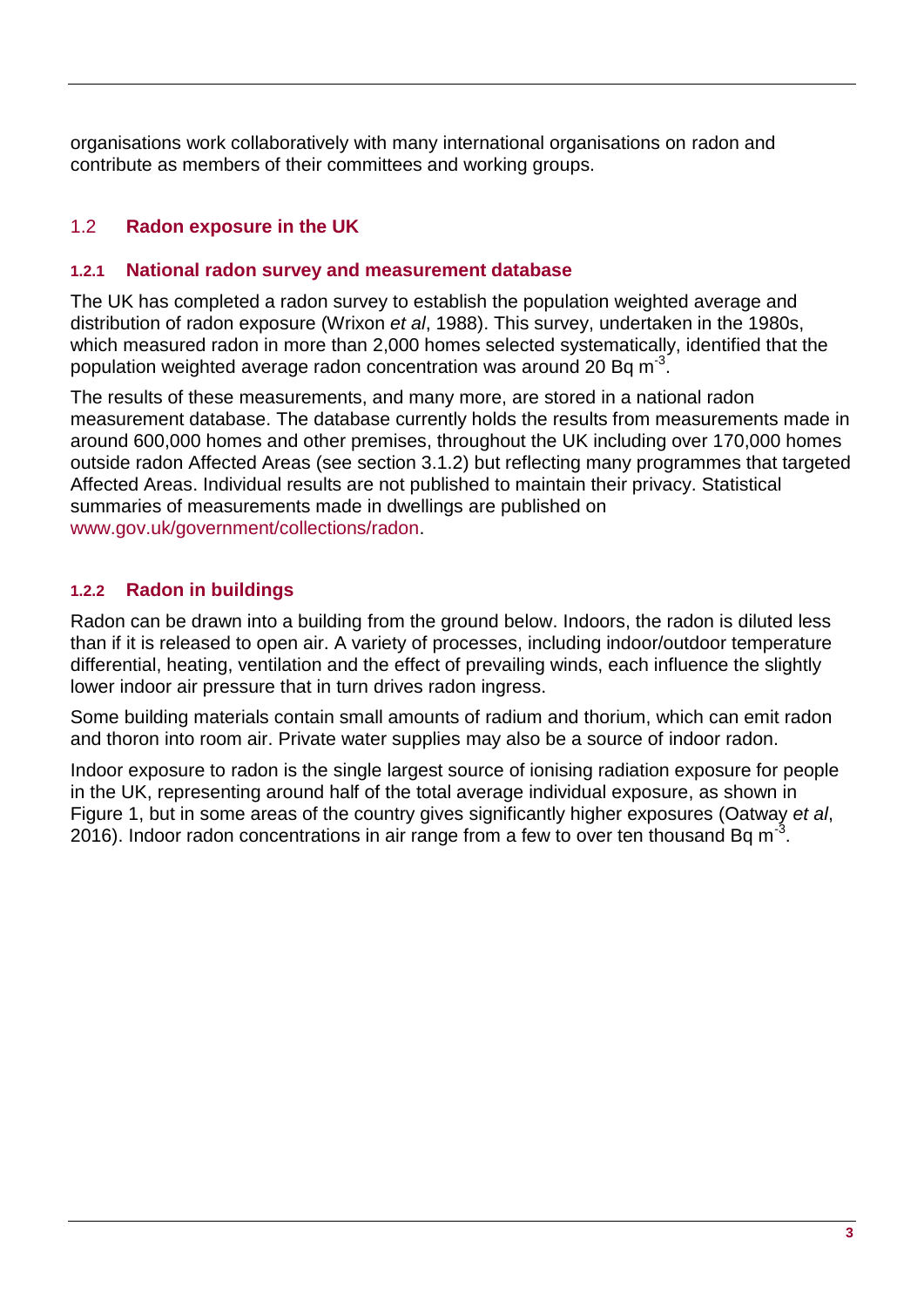

Breakdown of the average UK radiation dose in 2010 by source of exposure

#### <span id="page-9-2"></span>**Figure 1 Sources of radiation exposure in the UK**

#### <span id="page-9-0"></span>**1.2.3 Radon and thoron from building materials**

The UK national radon survey found that radon emitted from building materials generally leads to low exposures. Radon concentrations in buildings from this source alone have not been observed above the UK Action Level (Wrixon *et al*, 1988).

Building materials with high thorium content may exhale thoron into buildings in which they are incorporated. This depends on the source concentration of thorium together with the physical matrix of the building material and the surface characteristics of the material. In the UK, thoron contributes about 4% of the annual average radiation exposure (Wrixon *et al*, 1988).

#### <span id="page-9-1"></span>**1.2.4 Radon in water**

Water derived from underground sources with elevated uranium or radium concentrations may have high levels of dissolved radon. Water used in the public drinking water supply networks generally has sufficient dilution, storage and treatment to reduce radon to very low levels. In some private domestic ground-water derived drinking water supplies, these processes may not operate to the same extent such that the water has elevated radon concentrations at the point of entry into the consumer's home. In these cases, the consumer may be exposed both through the inhalation of radon in indoor air caused by de-gassing when water is drawn from taps, showers, etc and to a lesser extent from the ingestion of radon in water. The inhalation pathway gives rise to the great majority of radiation exposure from radon present in drinking water.

Industrial premises using large volumes of water, especially from private supplies, should consider this source during their risk assessments as it can produce radon concentrations in air high enough to be subject to regulatory control.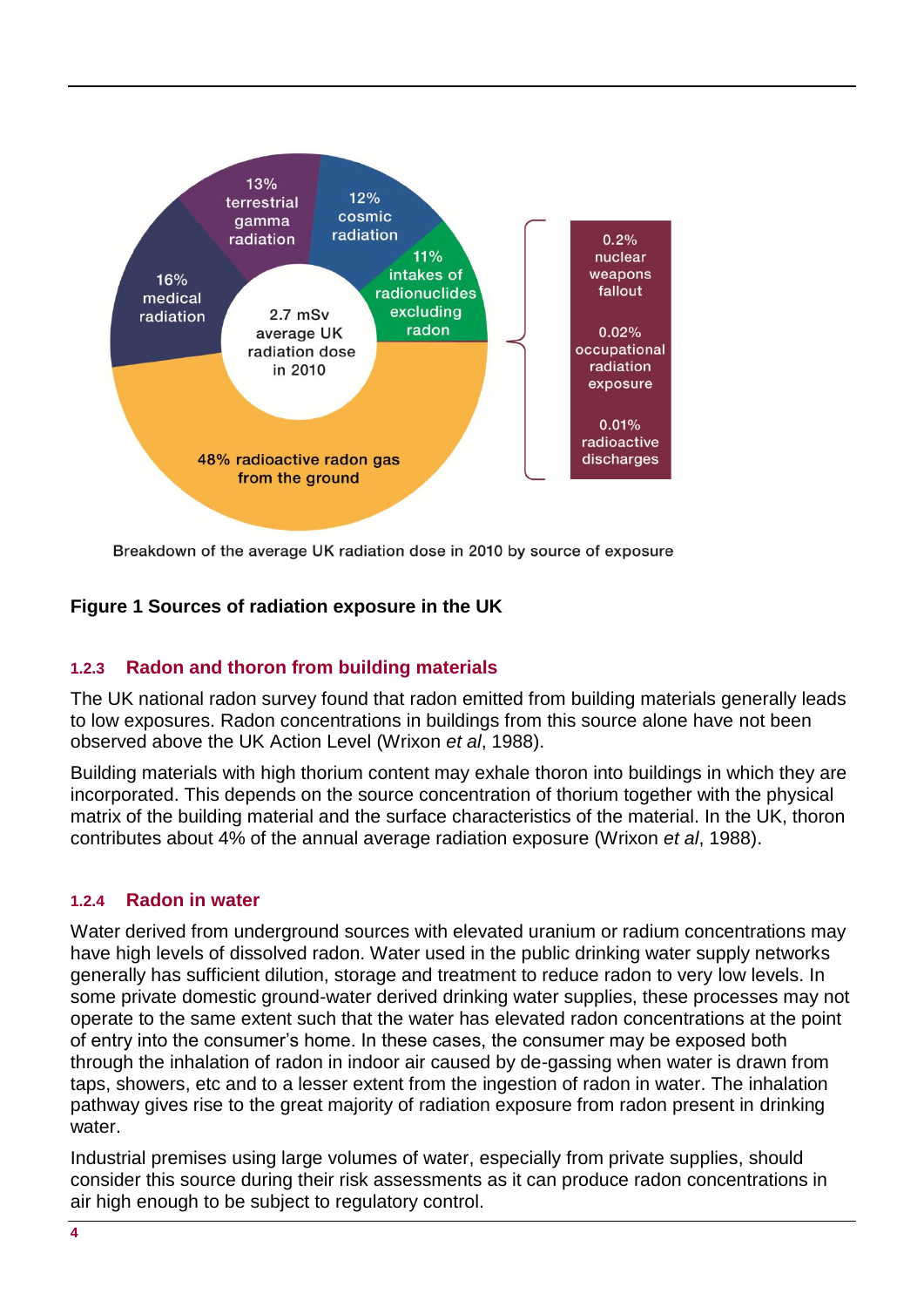#### <span id="page-10-0"></span>**1.2.5 Radon from uses of radium and thorium**

Radon can be generated from human activities involving radium and thorium. Radium-226 (half-life 1,600 years) is the radioactive parent of radon and has been used in the past for research, in luminised instruments and in other devices, e.g. to eliminate static electricity. A small number of premises, including factories and laboratories, have been found to have high radon levels from this source. Thorium-232 (half-life 14.05 billion years) is the source of thoron (radon-220). Thorium has also been used in research and, in the past, in manufacturing e.g. as a component in gas-mantles. The use of radioactive materials is covered by the radioactive substances regulations (DEFRA, 2016, SG, 2018) and the Ionising Radiations Regulations IRR17 (HSE, 2017 and HSENI, 2017).

#### <span id="page-10-1"></span>**1.2.6 Radon and related issues**

Radon does not exist as an isolated problem independent of other factors in society. It is well established that the risk of radon exposure is amplified in those who are smokers or exsmokers (AGIR, 2009). This is reflected in the UK approach to radon that provides enhanced advice for these groups in relation to radon at home.

It has been shown that some physical aspects of a building, such as presence of primary or secondary double glazing, can adversely affect the indoor radon level. While these observations alone are not sufficient to impact on advice about testing for, or remediating radon, they inform an emerging area of investigation into the interaction between radon concentrations and energy efficiency measures that are retro-fitted to buildings or are a design feature of new buildings, although the latter are also often associated with other features such as managed ventilation that may reduce the effect.

<span id="page-10-2"></span>There is regular interaction and cross-fertilisation of ideas between organisations working on radon and those engaged in related problems such as air quality and other environmental hazards.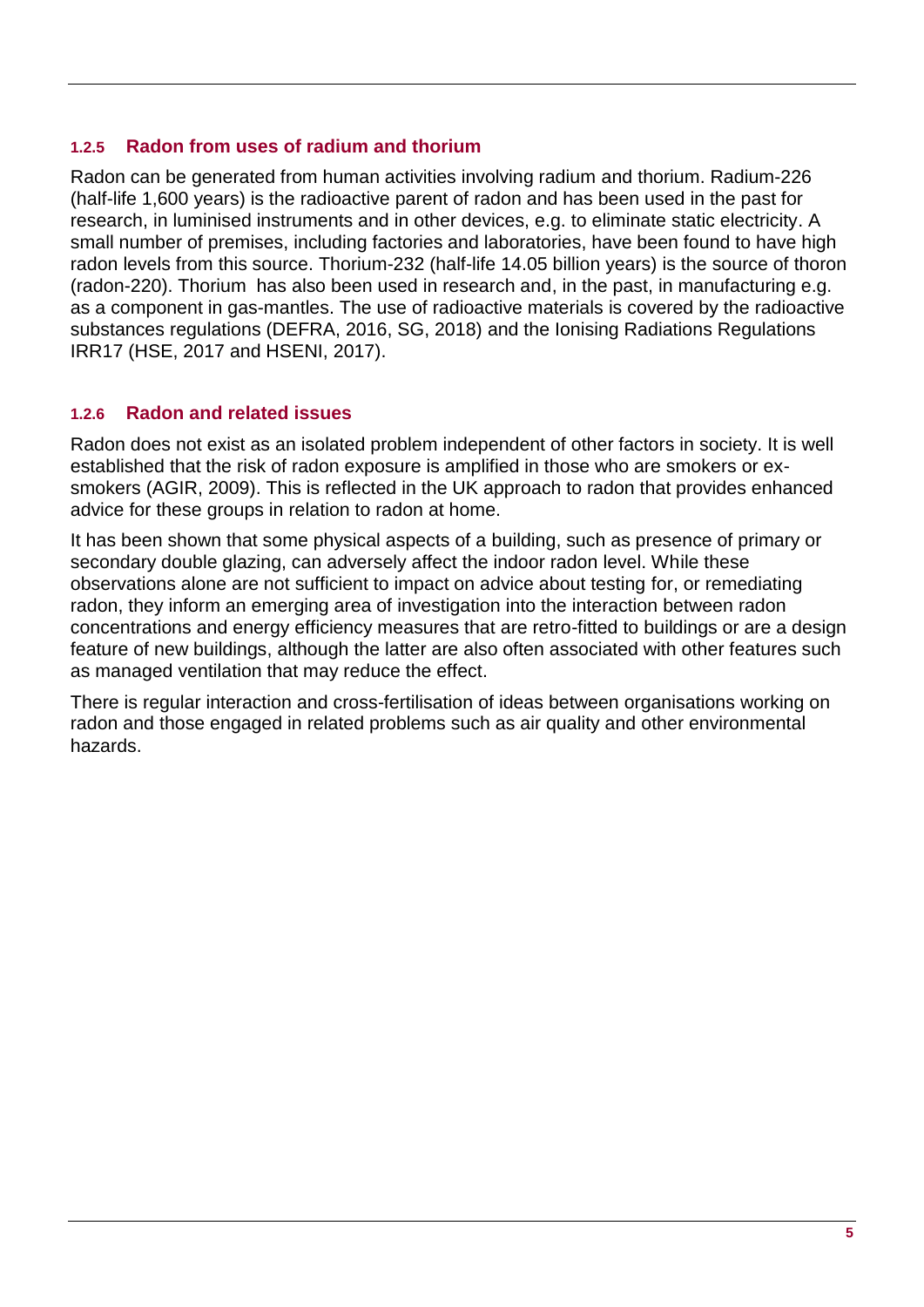## <span id="page-11-0"></span>**2 UK radon strategy**

Radon is the single biggest source of radiation exposure to the UK population in both homes and workplaces as it is present in all air, both indoors and outdoors. The fundamental aim of the UK radon strategy is to reduce high individual radon exposures and the overall level of radon exposure to the population whether at home, at work or elsewhere, with a consequent reduction in individual and overall risks of lung cancer.

The UK strategy meets the radon requirements of the European Union Basic Safety Standards Directive (EURATOM, 2013), including those transposed through the Ionising Radiation (Basic Safety Standards) (Miscellaneous Provisions) Regulations 2018 (BEIS, 2018) and other regulations.

The UK radon strategy is built on the scientific understanding of radon and its presence across the UK. It is informed by evidence, research, guidance and practical experience from within the UK and from international bodies, including the WHO, the ICRP and the IAEA. The strategy has been developed within the wider context of how the UK addresses health risks in homes and workplaces, and sits alongside the public health goal of reducing health risks from smoking.

The UK radon strategy is implemented through various means including public health action; provision of advice and information; and legislation and regulation. Where appropriate, the strategy is implemented by including radon-specific elements into wider arrangements. Some legislation is UK-wide whereas others, such as building and housing regulations, are matters devolved to the home nations.

The strategy focuses mainly on the dominant radon exposure pathway, which is indoor exposure resulting from inhalation of radon that enters a building across its interface with underlying soil and rock. The strategy addresses radon exposure in new and existing premises, principally homes and workplaces. Other radon sources and exposure pathways are considered and reflected in the strategy and specific arrangements as appropriate.

For existing buildings, the main components of the strategy are risk assessment and action to reduce high exposures. The key elements are: a decision about whether the radon level in buildings should be measured; making suitable radon measurements; and choosing and implementing a suitable remediation where this is considered necessary.

The results of radon measurements are compared to the relevant reference levels to inform decisions about action to reduce radon exposures, and in relation to occupational exposures, determining whether there is work with radiation and that further regulations apply. High exposures can generally be reduced by remedial building works that lower the concentration of radon in indoor air. In some workplace circumstances, exposures may be managed by restricting the time spent in relevant rooms or spaces.

Radon Affected Areas are defined as those where at least 1% of the homes are expected to exceed the UK radon Action Level (the reference level for homes). Radon measurements are mainly recommended for buildings that are located in a radon Affected Area and for basement (below ground) rooms that are regularly occupied, irrespective of their geographical location.

For new construction, the strategy aims to prevent high exposures occurring through the targeted requirement of protection from radon in new buildings and extensions in areas where high radon levels are more likely.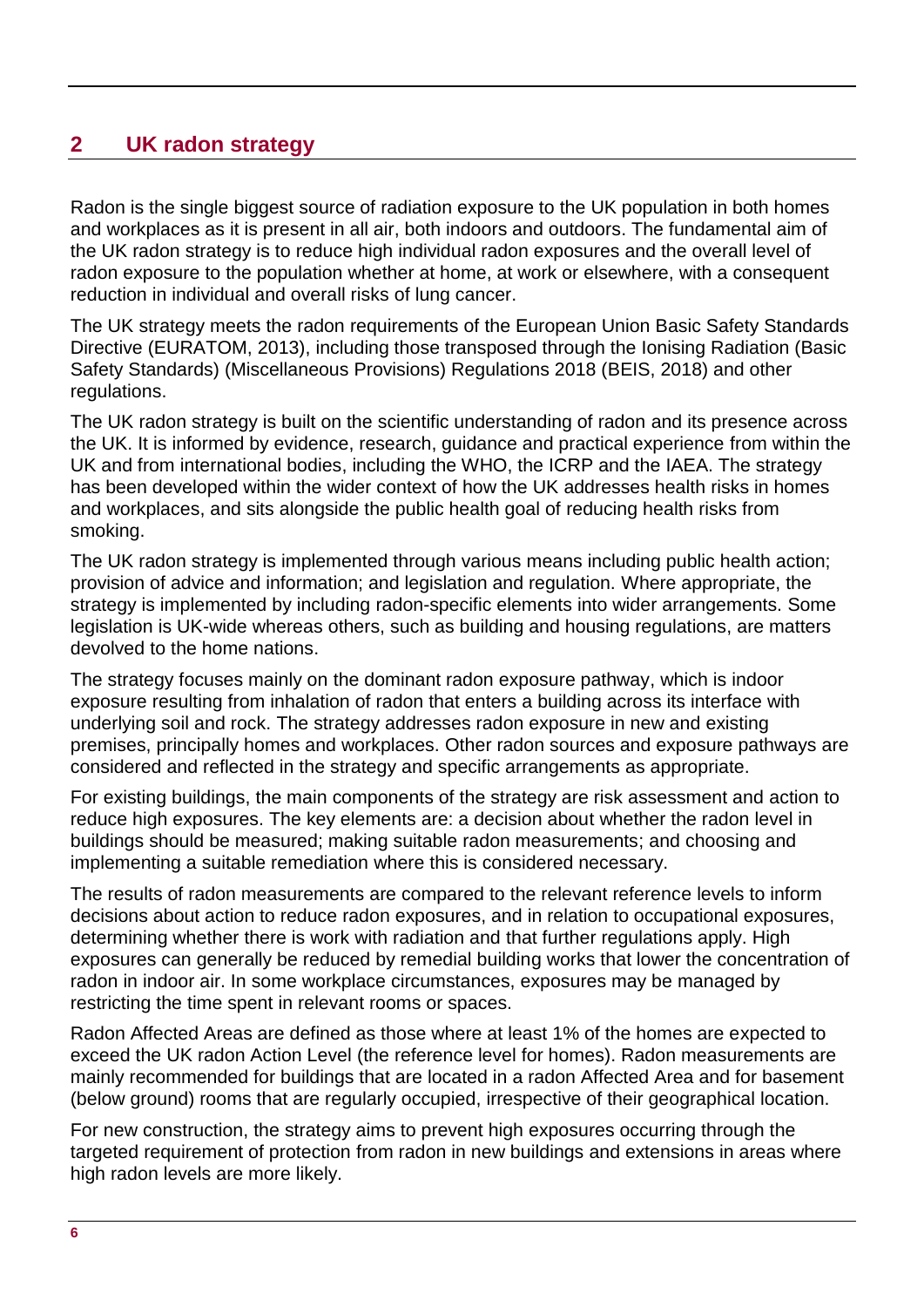The strategy also takes account of the synergistic interaction between radon exposures and smoking that leads to current smokers and ex-smokers having a higher lung cancer risk than a lifelong non-smoker for a given level of radon exposure. The longstanding UK policy to reduce smoking contributes to reducing the lung cancer risks from radon exposure.

Since the presence of radon is not perceived by the human senses and is generally not determined by the type of human activity undertaken in a building, communication is an important element of the strategy, which aims to promote awareness of radon in those individuals and organisations that have to take action. This takes a number of forms including: addressing radon in existing processes, such as property transactions and workplace health and safety activities; targeted campaigns to address specific groups; and ongoing provision of information and guidance.

Radon will always be produced in the ground and its entry into homes and workplaces cannot be prevented completely. Radon levels in remediated buildings remain low only while a remediation system continues to work effectively and subsequent building modifications do not affect the entry of radon into the property. Radon is therefore a continuing source of radiation exposure and the UK radon strategy will need to be maintained to ensure that radon awareness, action and protection progresses at the national, local and individual levels

.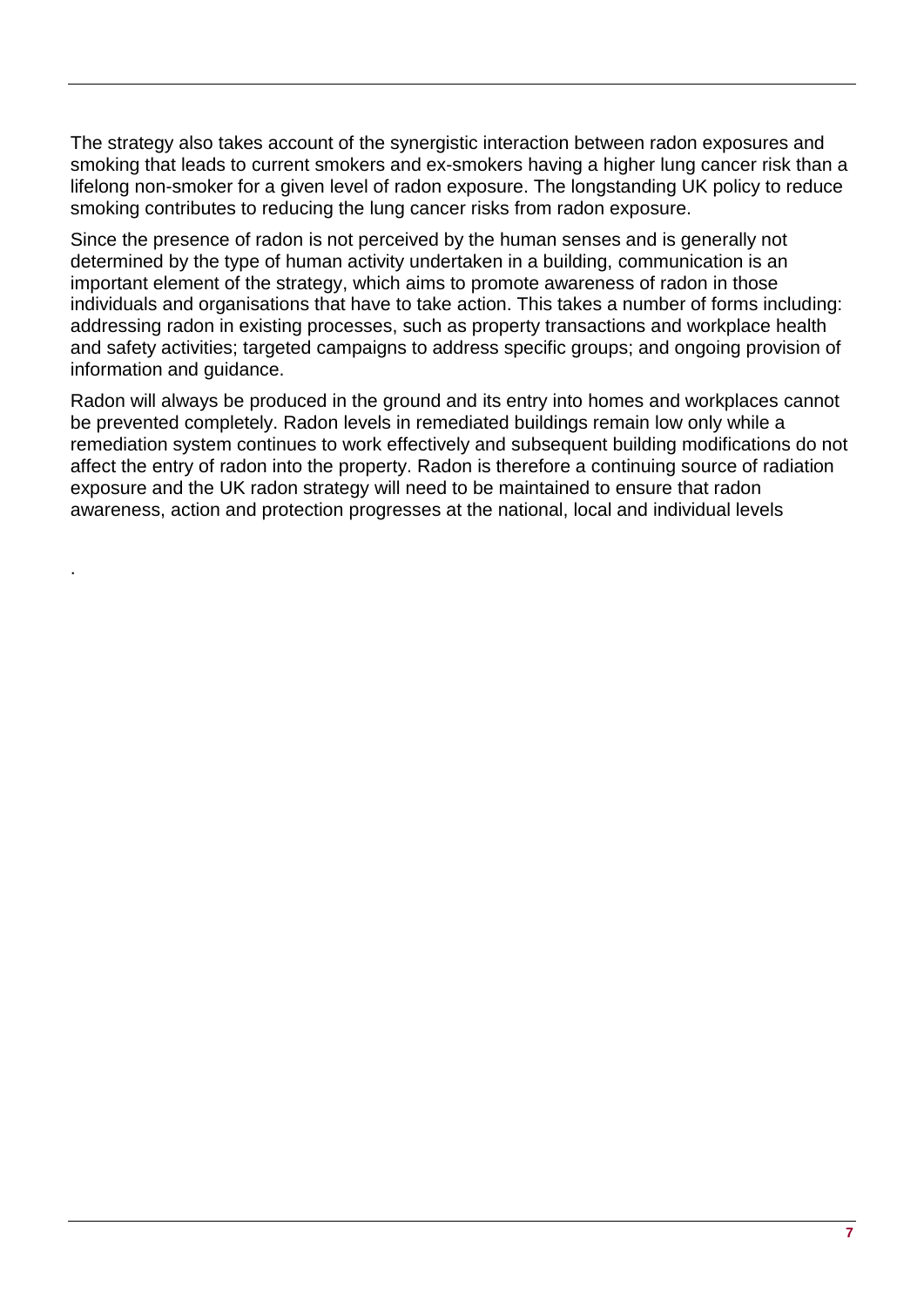## <span id="page-13-0"></span>**3 Existing UK action on radon**

Radon has been recognised for many years as a significant source of radiation exposure in UK homes and workplaces. The major elements that implement the UK radon strategy are described below. This report does not include exhaustive references to specific legislation, guidance and scientific evidence on the topics listed below.

#### <span id="page-13-1"></span>3.1 **Exposure to radon in homes**

#### <span id="page-13-2"></span>**3.1.1 Radon reference level for homes**

The setting of a reference level for radon in dwellings is a requirement of Article 74.1 of the EU-BSS (EURATOM, 2013a) and is covered by UK legislation (BEIS, 2018). In the UK, a radon Action Level (200 Bq m<sup>-3</sup>) provides the primary reference level for informing decisions about reducing indoor radon concentrations in homes (HPA, 2010). The Action Level has been in place since 1990 (NRPB, 1990) and was reviewed and retained in 2010 (HPA, 2010).

This Action Level is within the ranges established by international standards and guidance published by the WHO (WHO, 2009), the IAEA (IAEA, 2014), ICRP (ICRP, 2010) and the European Union (EURATOM, 2013a), each of which stipulates that indoor radon concentrations should not exceed an annual average of 300 Bq m $3$ .

In 2010, a supporting Target Level (100 Bq  $m^{-3}$ ) was introduced (HPA, 2010) to serve two purposes: to represent a target, below which remediation should aim to reach, and as a point above which those at higher individual risk, such as current smokers and ex-smokers, should seriously consider radon reduction. The Target Level also corresponds to the lower value of radon reference level recommended by the WHO (WHO, 2009).

#### <span id="page-13-3"></span>**3.1.2 Radon maps to support decision making**

Radon is present in all buildings. High indoor radon levels occur in a small percentage of UK buildings and in many cases can be reduced by practical remediation methods. Indoor radon concentrations depend on a number of factors, including the geological characteristics of the ground underneath the building. This is taken into account in maps of radon potential. Other factors, including the construction details and the living styles of the occupants, are responsible for a very wide variation of indoor radon concentrations found in homes built on ground with the same radon potential. This generally results in indoor radon concentrations in an area exhibiting a distribution that is characterised by most premises having relatively low concentrations but with some having considerably higher levels.

In order to identify whether a particular building has high radon levels, it is necessary to measure the radon level in the building.

Maps are produced that identify radon Affected Areas (Miles *et al*, 2007; Miles *et al*, 2011; Daraktchieva *et al*, 2015), where at least 1% of homes are expected to be above the radon Action Level (200 Bq m<sup>-3</sup>). Databases of radon measurements and geological features are maintained and used to prepare these maps. At the time of writing, results from about 550,000 dwellings have been recorded in a database maintained by PHE: 380,000 in radon Affected Areas and 170,000 outside the Affected Areas. The maps (Figure 2) are used to identify areas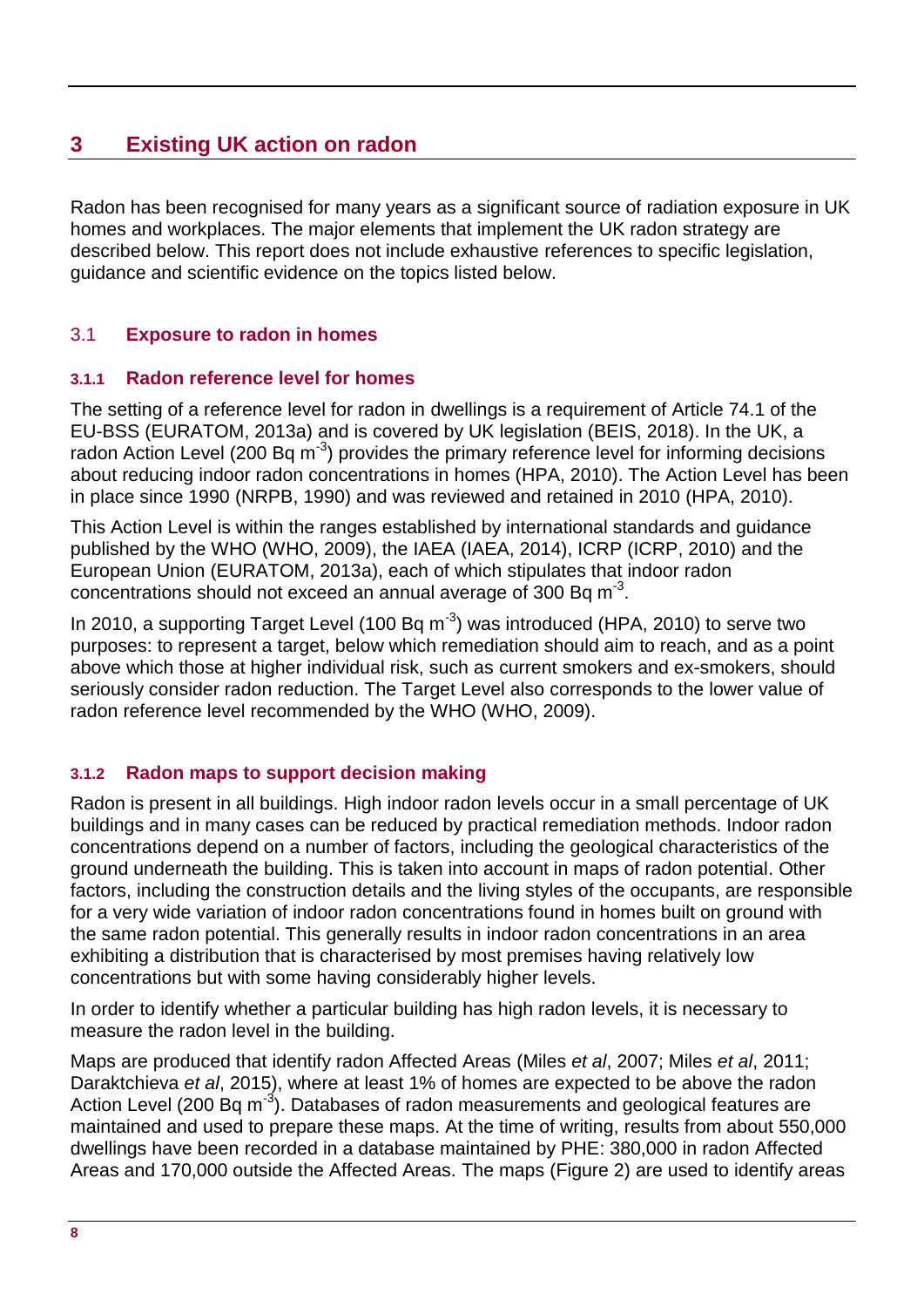with a high probability of having elevated radon levels. The current advice is that all homes in Affected Areas should be tested for radon.

The maps are accessible in indicative form in published atlases on www.gov.uk and as an online interactive resource [\(www.ukradon.org\)](http://www.ukradon.org/). Online and other services provide definitive guidance for specific postal addresses and land areas.

Radon measurements should be made in regularly occupied basements of properties irrespective of their geographical location (HPA, 2010).



#### **Figure 2 Indicative UK radon map**

A programme is maintained, involving the British Geological Survey, PHE and other organisations, to review and update the UK radon risk maps to reflect significant new information, such as improved geological mapping, additional radon measurements and improvements to the methodology for mapping radon potential.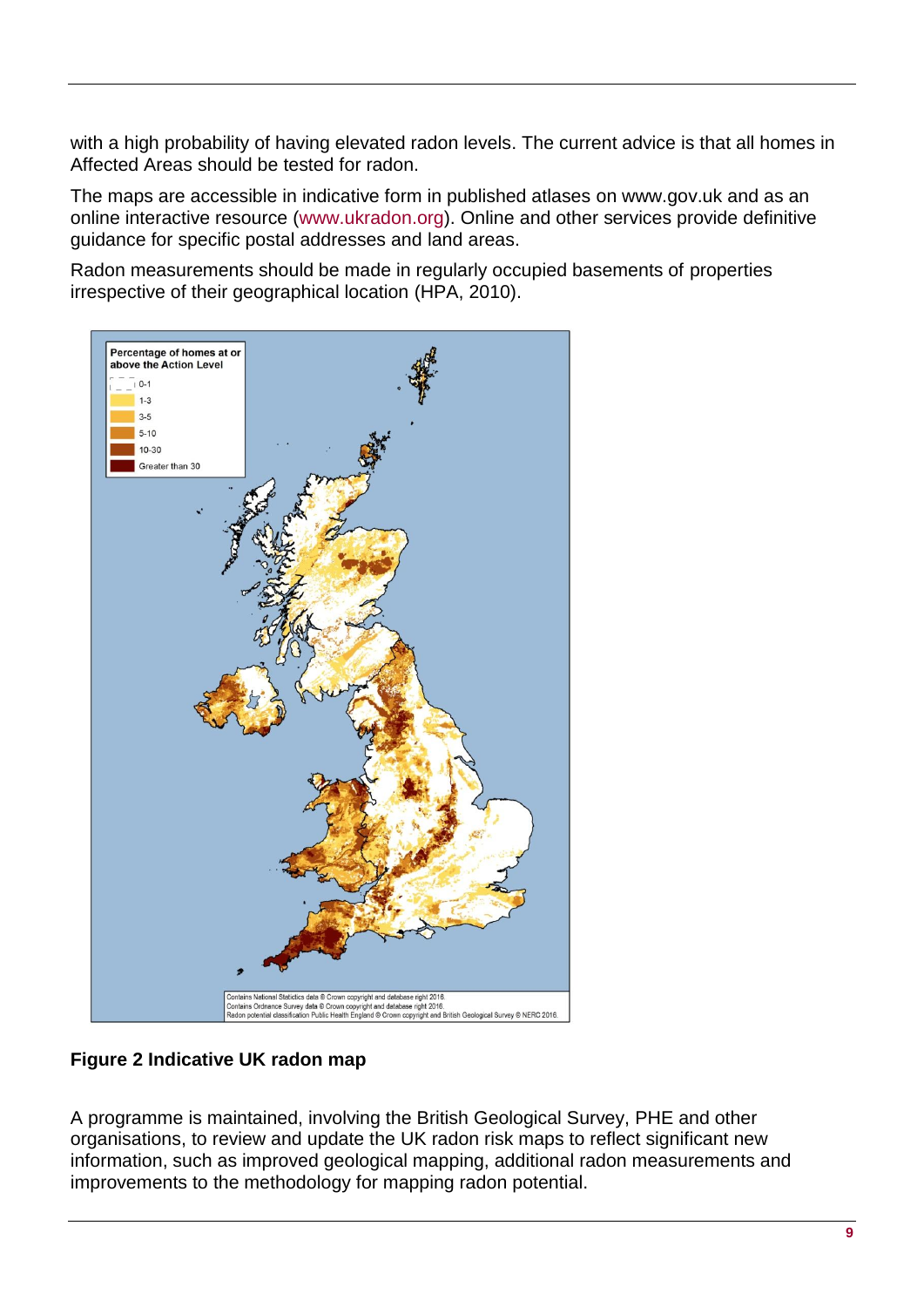The identification of areas where the radon concentration in a significant number of buildings is expected to exceed the reference level is a requirement of Article 103.3 of the EU-BSS (EURATOM, 2013a) and is covered by UK legislation (BEIS, 2018).

#### <span id="page-15-0"></span>**3.1.3 Measuring radon in homes**

Services are available from a number of organisations to undertake measurements of radon in homes. Most long term domestic measurements are made using two detectors, one placed in the main living room and one in an occupied bedroom for a period of at least 3 months, to smooth out short term fluctuations. This is often a postal service but individual placement services are also offered by some providers.

The results can be combined to reflect typical domestic occupancy and corrected for seasonal variations in radon levels to allow the estimation of the radon concentration (expressed as an annual average) to which occupants are exposed. The result can be compared with the Action Level and Target Level to inform decisions about installing appropriate radon remediation.

Shorter duration measurements using passive detectors are also available from some providers, as are measurements using electronic (active) monitors. These measurements can be used to provide an indication of radon levels and are often referred to as screening measurements.

In exceptional situations, it may be appropriate to make additional measurements in the home.

A validation scheme for organisations offering radon measurements in homes has been run for many years and was updated in 2018 (Daraktchieva *et al*, 2018). This ensures that householders can obtain a reliable radon measurement that can be compared with the Action Level and hence make a properly informed decision about the need for remediation. In addition, regular international intercomparison exercises are available (Howarth, 2017) that allow those offering radon measurement services to check the technical performance of their measurement capability.

#### <span id="page-15-1"></span>**3.1.4 Reducing indoor radon levels in homes**

Where high radon levels are identified, practical remediation methods, and supporting technical guidance, are available to reduce radon concentrations, including from the Building Research Establishment [\(www.bre.co.uk\)](http://www.bre.co.uk/). Householders are advised to reduce radon levels that are above the Action Level and to seriously consider reducing levels between the Target and Action Levels, informed by the risk to the occupants and taking account of the greater risk to current smokers and ex-smokers. Specific guidance for individual properties, such as the design and location of remediation systems, is available from specialist companies in the radon sector, informed by research and operational experience. If the source of high radon levels was identified as being from the private water supply, remediation must be focused accordingly.

Mitigation methods should start being effective immediately. However, to assess their performance it is necessary to repeat the radon measurements. Long term post-mitigation measurements are the most reliable way of comparing radon concentrations with the Action level, but short term screening measurements have a role in giving rapid feedback on whether the work has been successful. A number of companies undertake radon measurement and remediation work, some of whom are members of industry groupings including the Radon Council [\(www.radoncouncil.org\)](http://www.radoncouncil.org/) and the UK Radon Association [\(www.radonassociation.co.uk\)](http://www.radonassociation.co.uk/), who publish lists of services provided by their members.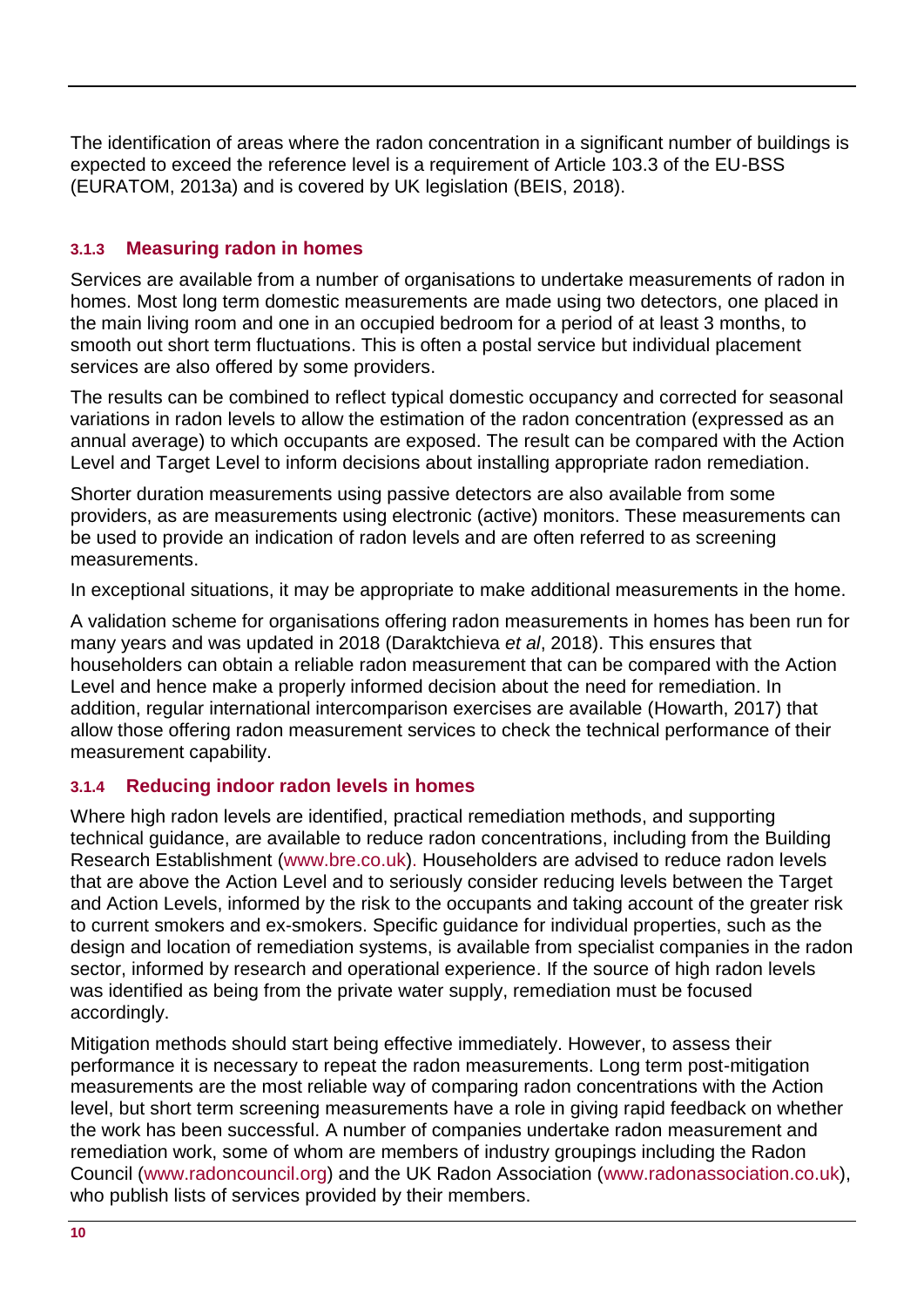Those with responsibility for a building with radon remediation installed are advised to follow the installer's maintenance instructions and to re-test the building periodically to ensure that protection is maintained.

#### <span id="page-16-0"></span>**3.1.5 Radon in housing standards**

Each part of the UK has regulations, guidance and other supporting material that aim to ensure that homes are of an adequate standard. Provision for and consideration of radon varies across the UK: some parts (England and Wales) use the Housing Health and Safety Rating System (HHSRS), which identifies radon as a potential health hazard (Housing Act, 2004); in Scotland, a recent review of the housing standards has included radon as a topic that may be included in an updated standard for tolerable housing; in Northern Ireland, a consultation included adoption of HHSRS (and hence explicit consideration of radon) as an option. At the time of writing, the reviews in Scotland and Northern Ireland were still under way.

#### <span id="page-16-1"></span>**3.1.6 Promoting action on radon and encouraging remediation in homes**

Numerous public health programmes, generally funded by central and local government, to identify and encourage the remediation of homes with high radon levels have been completed. These have been conducted in partnership with local authorities (which has been shown to increase public engagement), in areas with significant numbers of homes in the higher bands of radon potential, and typically where at least 5% of homes are expected to exceed the UK Action Level. However, it is internationally acknowledged by WHO (WHO, 2009) and others that engaging the public in effective radon activities remains a challenge, even when there is effective collaboration between radon stakeholders.

At the time of writing, PHE (and forerunner organisations) had undertaken more than 20 programmes of this nature. Advice on action to remediate high radon levels is provided in the form of letters, leaflets, signposting to online resources and, in many cases, press advertisements and invitations to local "drop-in" sessions to obtain individual face-to-face advice about radon risks and remediation. A number of similar programmes have been undertaken as local initiatives, generally by, or in collaboration with, local authorities. PHE maintains this ongoing programme of work, using resources from national government where these are available, and evaluating the effectiveness of programmes through a process of continual improvement.

Targeted activities are also carried out by the radon industry, for example, through letter drops in areas of high radon potential and provision of online information to raise awareness regarding measurement and remediation (see section 3.6), the instigation of 'Radon Awareness Week' and the annual UKRA Radon Symposium.

Where homes with exceptionally high radon levels are found, PHE provides additional individual practical support to the householders that can include: on site visits, individual advice, assistance in remediating, and periodic radon monitoring.

Building Regulations require that buildings in certain areas should be constructed with protective measures that aim to prevent radon ingress (see section 3.3). Work by the radon industry and others in this area has also shown that radon levels can still be elevated in homes built with protection, reinforcing the importance of testing these properties by the new occupiers.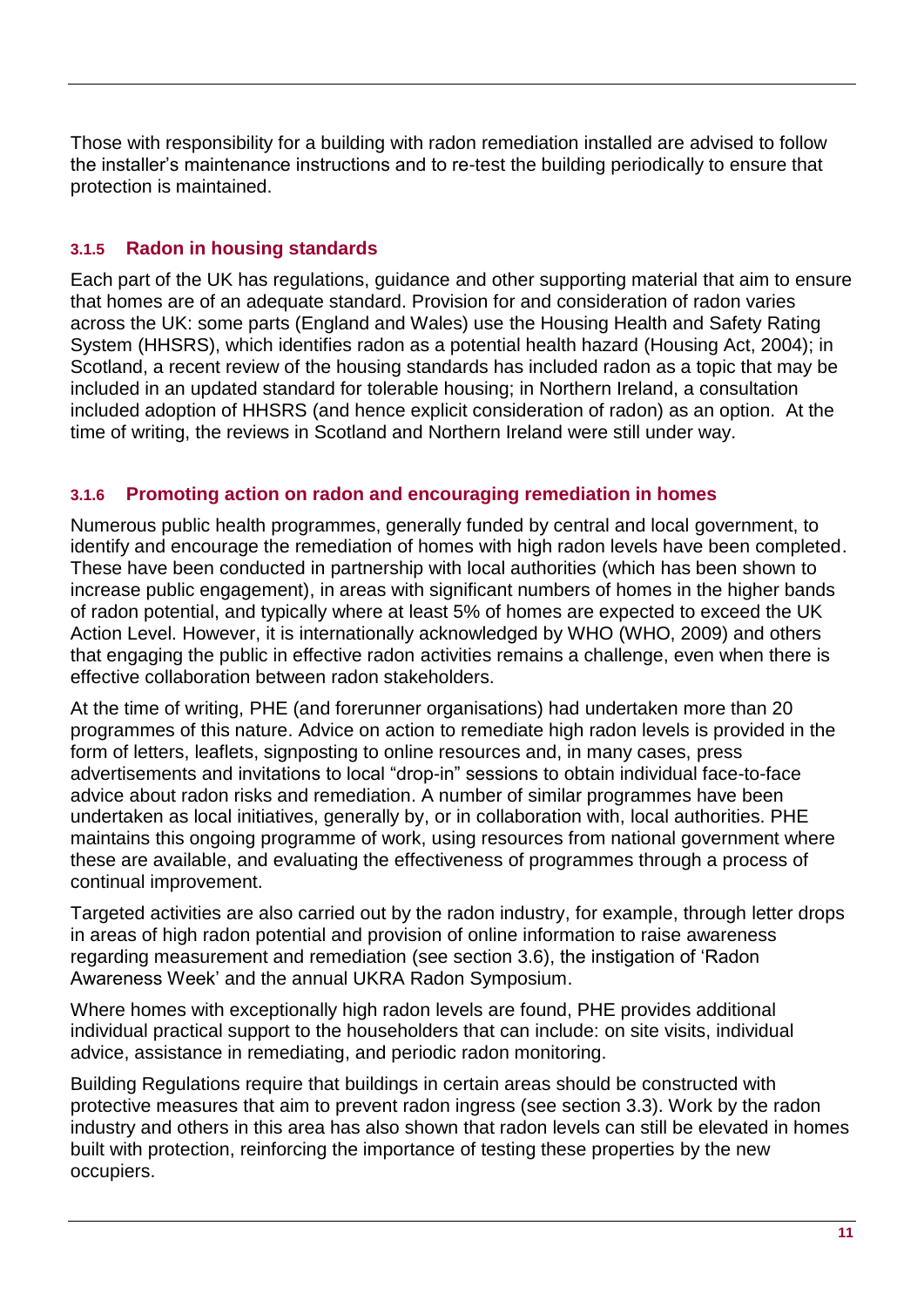During the house buying and selling process, radon is included in the conveyancing process through the local authority search (CON 29 document) and property information form completed by the seller (TA6 in England and Wales). PHE continues to work with the Law Society to update and improve information for solicitors and purchasers.

#### <span id="page-17-0"></span>3.2 **Radon in the workplace**

#### <span id="page-17-1"></span>**3.2.1 Regulations**

Under the Health and Safety at Work etc Act 1974 (HASAWA, 1974), employers must, so far as is reasonably practicable, ensure the health and safety of employees and others who have access to their work environment.

The Management of Health and Safety at Work Regulations 1999 (HSE, 1999) require the assessment of health and safety risks.

Where the radon concentration in a workplace exceeds the relevant reference level (300 Bq m<sup>-3</sup> as an annual average), the Ionising Radiations Regulations 2017 (HSE, 2017; HSENI, 2017) apply to work with radiation and the employer is required to take certain actions including those to restrict exposures.

#### <span id="page-17-2"></span>**3.2.2 Radon maps to support decision making by employers**

The radon Affected Area maps that have been produced from radon measurements in homes can be used to indicate whether radon is likely to be a hazard in typical workplaces and can be used to inform the risk assessment and need for radon measurements.

The identification of areas where the radon concentration in a significant number of buildings is expected to exceed the reference level is a requirement of Article 103.3 of the EU-BSS (EURATOM, 2013a) and is covered by UK legislation (BEIS, 2018).

However, in occupied workplaces below ground, which includes basement areas of buildings, and mines and caves, the risk assessment should include radon measurements irrespective of the radon Affected Area status (HSE, 2018).

#### <span id="page-17-3"></span>**3.2.3 Measuring radon in workplaces**

Radon measurement in workplaces forms part of the risk assessment process and informs decisions about whether radon exposures should be controlled through remediation or other means. The services available for radon measurements in homes are often suitable for indoor workplaces. Most occupational radon measurements are made with passive monitors that are in place for three months. The number required in each building, however, depends upon its internal area and the layout, for instance cellular or open plan offices may require different measurement densities. Protocols have been published to assist employers in determining the appropriate number of monitors for a suitable and sufficient test. Where reference levels have been exceeded, additional measurements are often required in workplaces after the initial test to determine the room(s) with the highest radon concentrations and to assist with the design of mitigation work (see section 3.2.4) and comply with regulations (section 3.2.1).

The location of radon monitors in mines and caves is typically within the main working areas and transit routes. The mining industry has a culture of using active monitors for routine air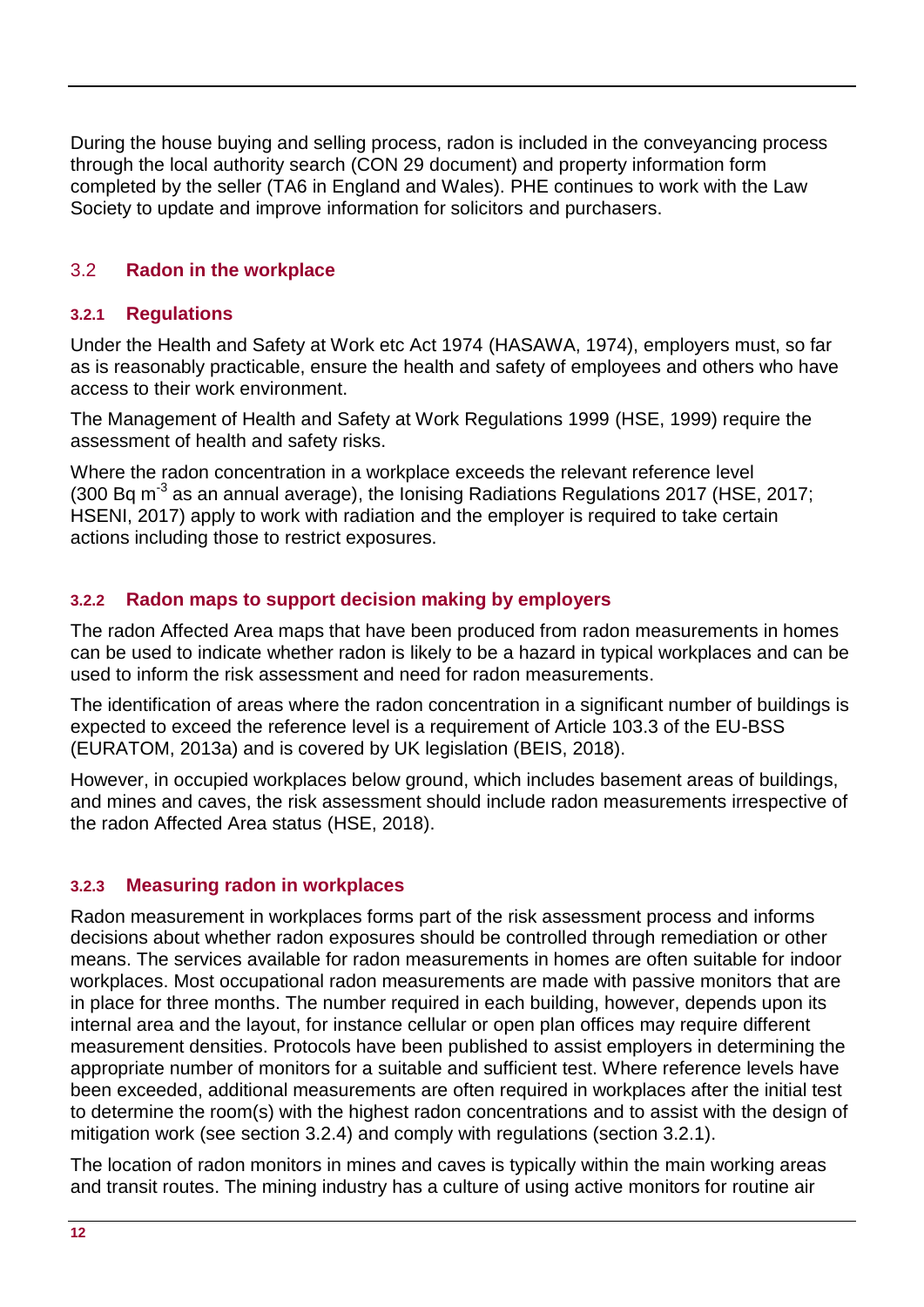quality tests and electronic (active) monitors are used to complement the passive measurements.

In 2018, a revised validation scheme (section 3.1.3) was published (Daraktchieva *et al*, 2018) that applies to radon measurements in dwellings and, for the first time, indoor workplaces. This scheme takes into account the differences in the occupancy, physical size and layout of buildings, applies to long term measurements (3 months), updates protocols and performance standards, and includes a major review of seasonal correction factors. Laboratories being validated under this scheme from 2019 can choose whether to provide radon measurement services for dwellings, workplaces, or both.

#### <span id="page-18-0"></span>**3.2.4 Controlling radon exposure in workplaces**

The first choice is usually to reduce the concentration of radon. The same techniques for radon remediation in homes are usually applicable to workplace buildings, sometimes with adaptations depending upon the size and layout of the building, radon levels, and any ventilation systems. Specialist contractors may also be needed where premises have undergone multiple extensions or changes of use. Post-mitigation radon measurements are required to determine whether the work has been successful, with regular maintenance checks thereafter to show that it remains effective.

In mines and caves, radon levels are generally controlled by air handling techniques, which may be informed by specialist advice on optimising ventilation.

In some workplaces, radon exposures may be controlled by managing local occupancy, for instance by limiting the access duration and frequency to a high radon area.

In a small minority of workplaces, where elevated concentrations are difficult to reduce in practice, some workers have their radon exposures assessed individually using personal radon dosemeters.

In all workplaces where equipment is used to reduce radon concentrations, the systems should be included in standard maintenance schedules as defined by the manufacturer's instructions.

#### <span id="page-18-1"></span>3.3 **Protecting new buildings against radon**

Building regulations, supporting documents and guidance provide, in a tiered approach, for the limitation of radon ingress in new buildings and extensions. In areas of lowest radon risk, no specific measures are expected. In areas of elevated radon risk, new buildings and extensions should include a membrane that limits radon ingress from the ground. In areas of highest radon risk, the membrane should be augmented by provision for additional measures that can be completed and activated if a radon measurement shows that the building has high levels in spite of the protection afforded by the membrane. Therefore, testing is recommended within the first year of occupation in all new buildings with radon prevention measures to ensure that radon concentrations are below the levels that require action (BRE, 2015).

The areas that are subject to each level of protection are identified in relation to the UK radon map. Specific criteria for and descriptions of the expected measures are established by the individual nations within the UK (BRE, 2015). For instance in Scotland, the building standards require that "every building must be designed and constructed in such a way that there will not be a threat to the health of people in or around the building due to the emission or containment of radon gas".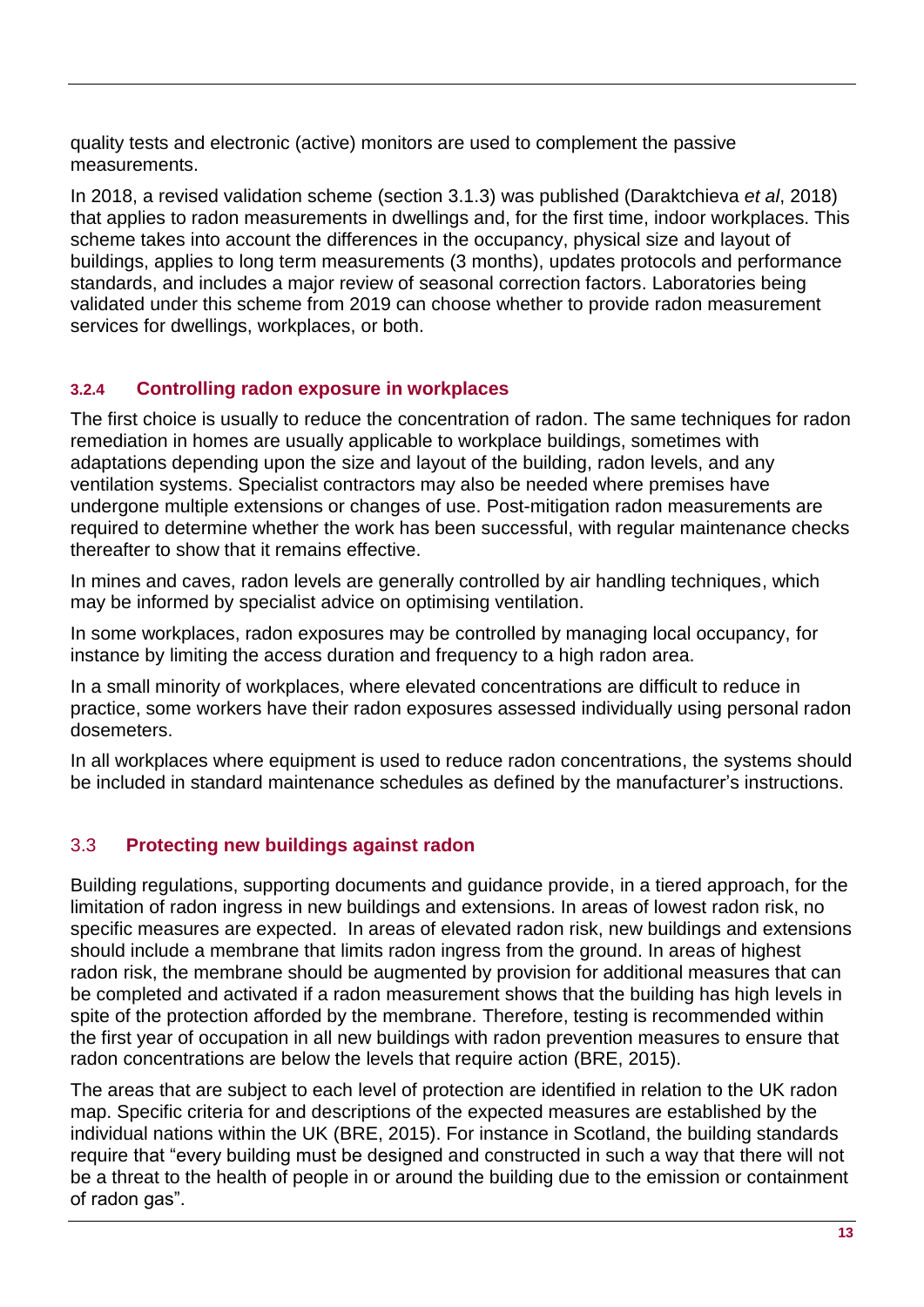The provision of appropriate measures to prevent radon ingress in new dwellings is a requirement of Article 103.2 of the EU-BSS (EURATOM, 2013a) and is covered by UK legislation (BEIS, 2018).

#### <span id="page-19-0"></span>3.4 **Radon in water**

In most UK drinking water supplies radon is present at very low levels. The potential presence of radon in public and private drinking water supplies is subject to regulation within each of the UK nations to meet the requirements of the EU Directive on drinking water (EURATOM, 2013b). The requirement for testing can be different according to whether the supply is for commercial or public use, or for a single dwelling. Guidance is available about techniques to reduce high radon levels in water supplies.

#### <span id="page-19-1"></span>3.5 **Radon exhalation from building materials**

The EU Construction Products Regulation 2011 (DCLG, 2011) provides uniformity in assessing the performance of construction products through harmonised product standards and technical assessments, which include radiation. Although radon emitted from building materials generally leads to low indoor exposures (Wrixon *et al*, 1988), research is under way to identify if there are any building materials with significant radon exhalation and whether regulations or other controls on their use will be required.

#### <span id="page-19-2"></span>3.6 **Communicating on radon**

In most cases, the level of indoor radon does not relate to work or domestic activities in the building. The person responsible for a building, whether it is a home or workplace, may remain unaware of the presence and potential significance of radon in the building unless it is brought to their attention and they are made aware, through appropriate communications, of what actions they should take. The need for a communication strategy on radon is one of the aspects needed to be considered in the EU-BSS (EURATOM, 2013a)

The individual circumstances will determine the need for particular radon information and guidance. This is available and communicated to relevant groups and individuals through a range of processes.

#### <span id="page-19-3"></span>**3.6.1 Online information resources**

Information and guidance about radon is published in a number of online locations to support radon awareness and action. The major resources are listed below:

- [www.bgs.ac.uk](http://www.bgs.ac.uk/) access to BGS technical guidance and services
- [www.bre.co.uk](http://www.bre.co.uk/) access to BRE technical guidance and services
- [www.dwi.defra.gov.uk/stakeholders/guidance-and-codes-of-practice](http://www.dwi.defra.gov.uk/stakeholders/guidance-and-codes-of-practice/) guidance on radon in water supplies
- [www.dwi.defra.gov.uk/research/completed-research/reports/DWI70-2-301.pdf -](http://www.dwi.defra.gov.uk/research/completed-research/reports/DWI70-2-301.pdf) radon in drinking water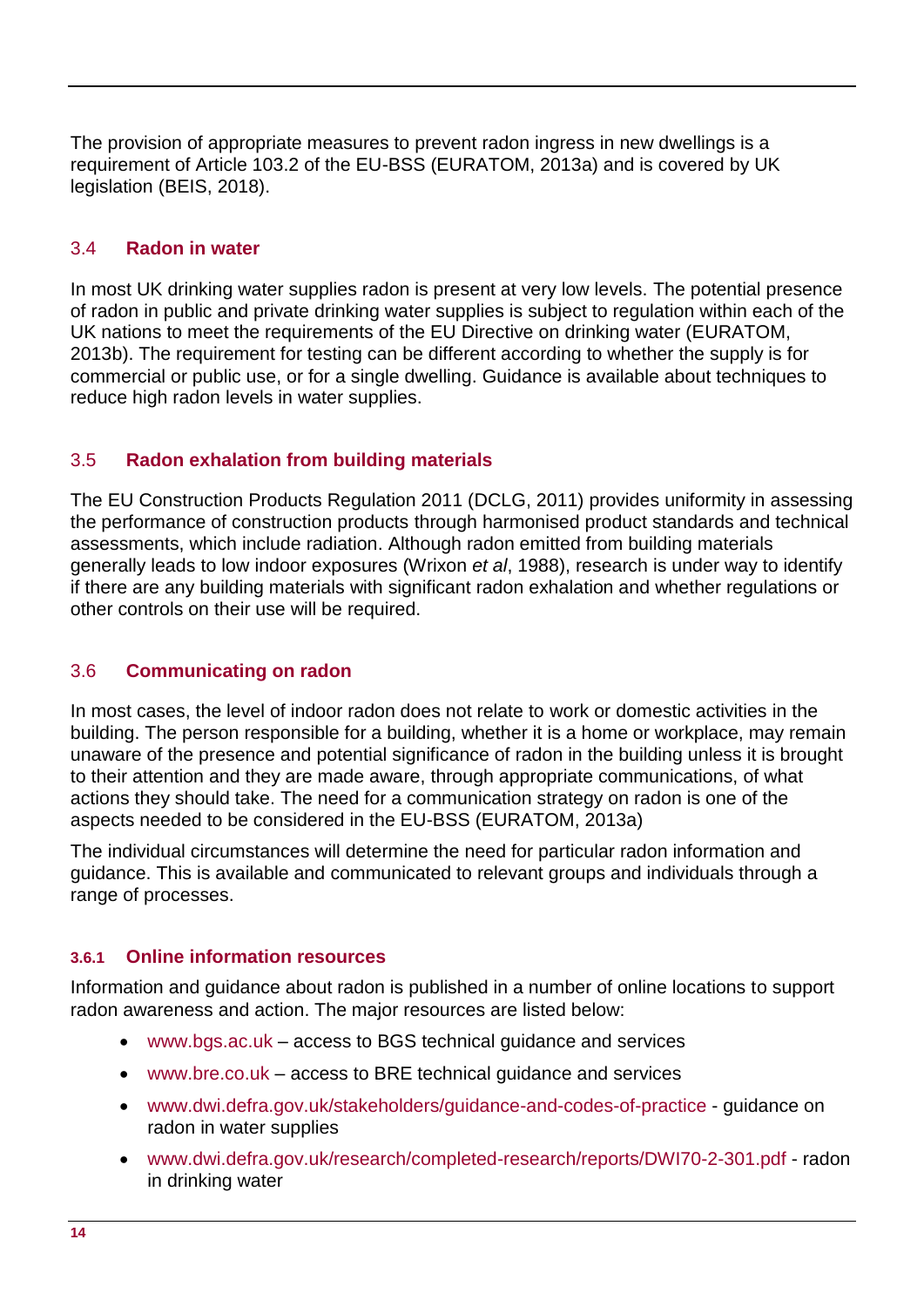- [www.gov.uk](http://www.gov.uk/)  links to key government information on radon
- [www.hse.gov.uk](http://www.hse.gov.uk/) guidance on radon in the workplace
- [www.hseni.gov.uk](http://www.hseni.gov.uk/) guidance on radon in the Northern Ireland workplaces
- [www.radonassociation.co.uk](http://www.radonassociation.co.uk/) an industry association
- [www.radoncouncil.org](http://www.radoncouncil.org/) an industry association
- [www.ukradon.org](http://www.ukradon.org/) a dedicated radon website managed by PHE
- [www.wales.nhs.uk](http://www.wales.nhs.uk/) information on radon from PHW

Many local authorities have information about radon on their websites relevant to their areas. Some individual companies provide radon information on their websites.

#### <span id="page-20-0"></span>**3.6.2 Media communications**

Specific programmes, publications and events provide opportunities to promote radon awareness, including both national events such as 'Radon Awareness Week' and the promotion of other European radon events. A range of media channels are used including print and broadcast news media and social networking sites. In general, the specific activity provides a context, often either sectoral or geographical, in which radon information and guidance is provided.

#### <span id="page-20-1"></span>**3.6.3 Targeted communications**

In some contexts, communications are more closely targeted to those who may need to take action on radon, including those with statutory duties. The actions being promoted are generally related to the processes of risk assessment and intervention as outlined in the strategy. Examples of targeted communications include: postal invites to participate in government-funded radon surveys; invitations to householders with high domestic radon levels to attend local "drop-in" events focused on remediation; information to bodies managing schools to remind them of their existing responsibilities and offering support to assess their school property portfolio; and information about radon for buyers of new and existing properties.

PHE maintains a programme of work, in partnership with stakeholders, to identify and address relevant sectors and groups, covering exposures in homes and workplaces that have a low awareness of radon. This includes exhibiting at conferences and events aimed at key groups (including social landlords and employers) to increase awareness and action in this sector.

#### <span id="page-20-2"></span>**3.6.4 Training for professionals**

A number of organisations offer short duration or online training courses in radon measurement and remediation and radon protection / prevention aimed at professionals in the building sector. Practical training in remediation techniques is provided by industry professionals, along with mentoring. Radon is also included in the training of Environmental Health Officers and provided as part of the Continuing Professional Development on indoor air quality by the Chartered Institution of Building Services Engineers (CIBSE).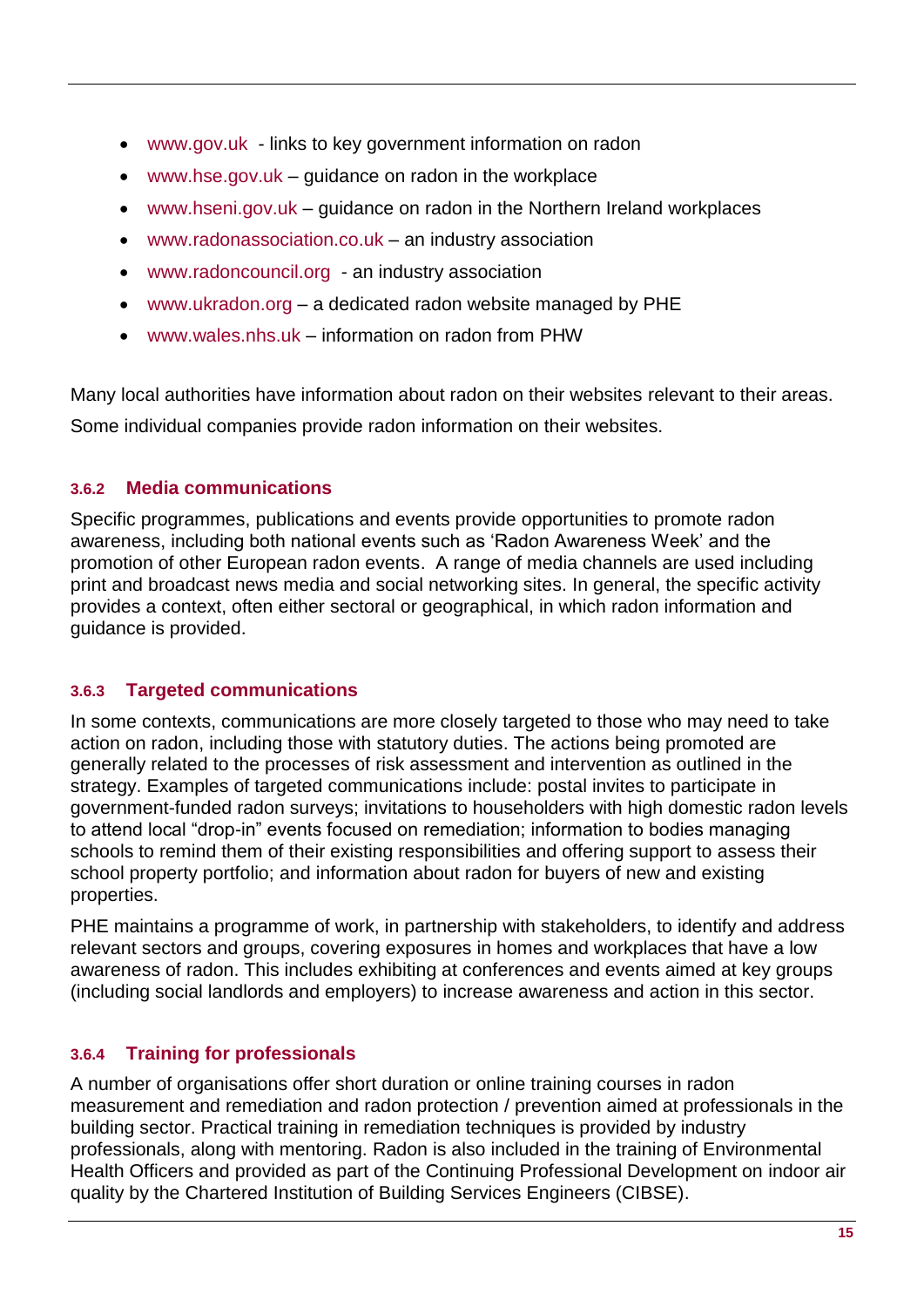#### <span id="page-21-0"></span>**3.6.5 Stakeholder engagement**

A range of activities are undertaken to provide engagement between the various stakeholders with a role in delivering UK's radon strategy. In many cases, radon is dealt with as part of a wider engagement process between relevant parties. In other cases, radon is the central theme of interaction.

While far from being an exhaustive list of all relevant interactions, PHE's engagements on radon serve to illustrate this. PHE undertakes the following regular radon stakeholder interactions:

- attend meetings, by invitation, of the two UK radon industry bodies: the Radon Council and the UK Radon Association.
- hold the annual UK Radon Forum, which is attended by a wide range of stakeholders, including local government and the radon industry
- update and seek views on radon activities with parts of government including:
	- o devolved administrations (Northern Ireland, Scotland and Wales)
	- o the Drinking Water Inspectorate (through the PHE/DWI Water Advisory Group)
	- o Committee on the Medical Aspects of Radiation in the Environment (COMARE)
	- o the PHE Environmental Public Health Network

Other bodies engage with radon stakeholders as part of these and other channels but while it would not be practical to list the full range of these interactions, examples of radon activities undertaken by Public Health Wales are given below:

- managing a radon programme for schools in Wales, with supporting training, information and health advice
- providing sector-specific radon information and training to the childcare providers, public buildings working group and social landlords
- providing radon introductory training for the Chartered Institute of Environmental Health Wales

#### <span id="page-21-1"></span>3.7 **Radon in UK overseas territories and crown dependencies**

There are a number of British overseas territories and crown dependencies. Responsibility for managing radon in each of the territories lies with the local territorial government. UK departments and agencies provide appropriate support to the territorial governments.

#### <span id="page-21-2"></span>3.8 **Maintaining and developing the evidence base on radon**

For many years, the UK has made a significant contribution to the understanding of radon and the effectiveness of various aspects of a radon strategy. Evidence and findings are generally published in the open literature, at relevant conferences or through the www.gov.uk portal.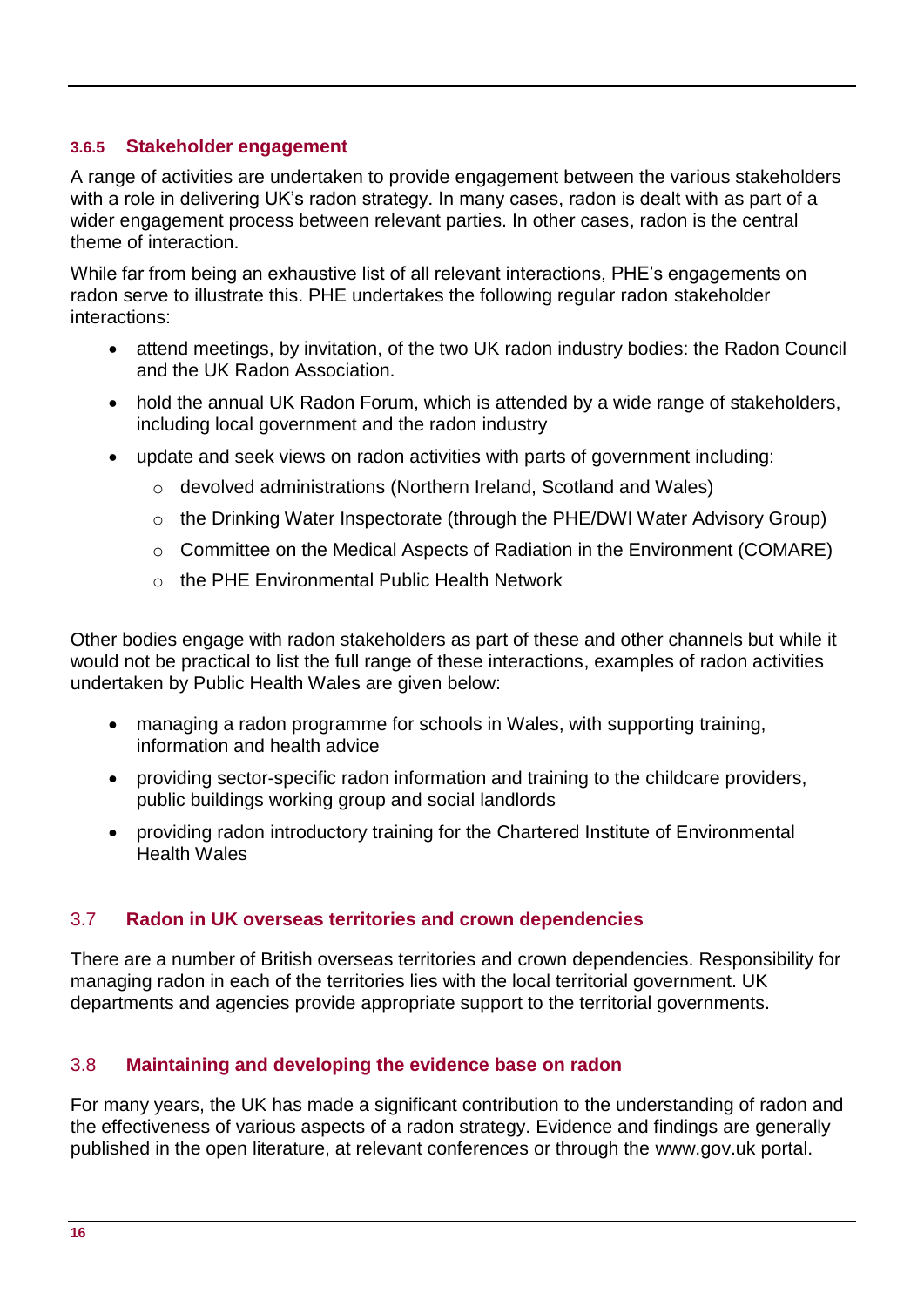## <span id="page-22-0"></span>**4 Forward plan for action on radon**

The radon strategy presented in section [2](#page-10-2) is implemented through the elements described in section [3.](#page-13-0)

Radon will continue to be released from the soils and rocks on which homes and workplaces are situated, and from private water supplies and building materials. Radon remediation systems that reduce high concentrations must continue to operate for the lifetime of a building in order to protect the building occupants. Since radon is imperceptible to the human senses, general awareness of radon and knowledge of the radon situation in particular buildings are at risk of diminishing over time, especially when the ownership or responsibility for the premises changes hands.

It is therefore important that the established arrangements and provisions for addressing radon are maintained so that, over time, more people in the UK are aware of radon, take appropriate action and are protected from high radon exposure.

This section identifies actions that will seek to maintain and enhance the UK's position on managing radon in an effective, evidence-based manner.

#### <span id="page-22-1"></span>4.1 **Maintain and review the existing processes that address radon exposure**

The established UK infrastructure and provisions that support the assessment of and protection against radon exposure, outlined in section [3,](#page-13-0) will be maintained and reviewed in light of relevant evidence and experience. The main provisions are summarised below:

- a suite of radon advice including reference levels for radon exposure and the definition of radon Affected Areas
- the capability to develop and the provision of resources, including radon risk maps, that can be used by householders, landlords, employers and others to identify premises for which radon measurements are advised
- methods for increasing public engagement with and action on radon
- the capability for and provision of radon measurement services to support the assessment and management of indoor radon levels
- the provision of information, guidance and services relating to the measurement and reduction of indoor radon levels
- the capability for and delivery of activities to promote householder and landlord awareness and action on radon in homes including testing and remediation, involving local and national stakeholders
- legislation and guidance concerning radon exposures in the workplace
- Consideration of radon in health and safety arrangements for buildings, including new build, extensions and refurbishments
- the evidence base for radon exposure and associated risks, including the national radon database and the publication of area statistics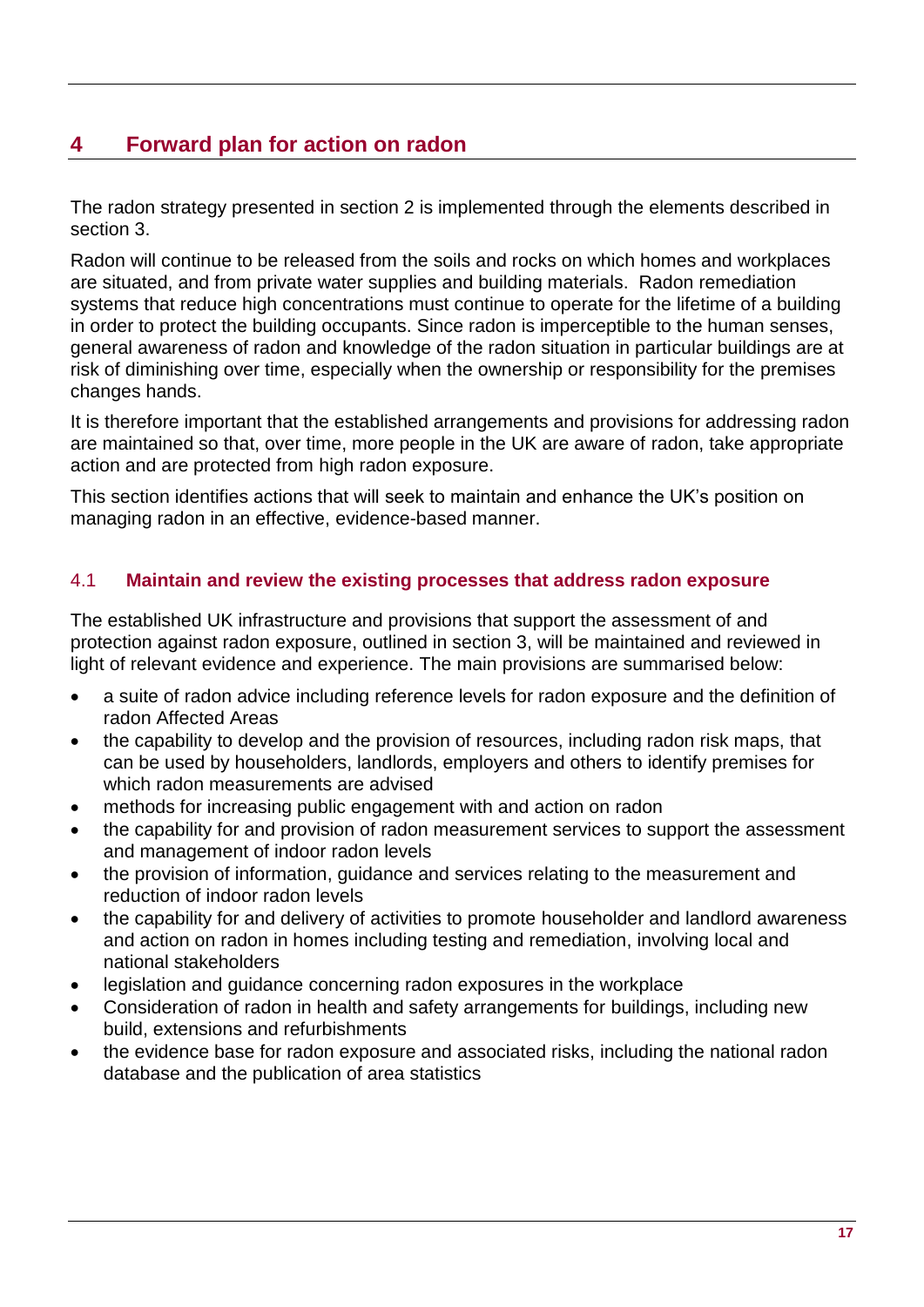#### <span id="page-23-0"></span>4.2 **New topics for consideration**

A review of Annex XVIII of the EU-BSS (EURATOM, 2013a) identified a small number of topics that the national plan should consider but which are either not currently in place in the UK or are appropriate for review. These are outlined below with specific proposals for future action.

#### <span id="page-23-1"></span>**4.2.1 Consider updating the national radon survey**

The original UK national radon survey was undertaken in the mid 1980's (Wrixon *et al*, 1988) and established the population weighted average and distribution of indoor radon concentrations in homes. This provides the baseline of evidence of the magnitude of radon exposure in UK homes. Since then, a number of influences may have led to changes in these parameters, including: better insulation of some existing and new homes; changes in the population size and distribution; changes to the national housing stock; changes in lifestyle; changes in house construction; and the inclusion of radon prevention measures in new properties in areas of elevated radon risk.

ACTION: PHE to consider whether an updated national survey is needed and if so what form this should take.

#### <span id="page-23-2"></span>**4.2.2 Consider developing an accreditation scheme for remediators**

The UK has at least two industry groups that provide services that fulfil some of the characteristics that might be expected of an accreditation scheme for remediation services. There may be merit in considering, potentially as an industry-led initiative, whether a national accreditation scheme would add value and it how it would relate to existing arrangements.

ACTION: PHE to engage with stakeholders to consider benefit, options and practicality of establishing an accreditation system for radon remediation.

#### <span id="page-23-3"></span>**4.2.3 Consider developing radon exhalation standards for building materials**

Government is carrying out research to identify building materials of concern from a radiation protection point of view. Further action will depend on the results of this research. However, it is expected that test methods being developed for European Product Standards will form the basis of future British Standards and enable regulations to be made, should this be deemed necessary.

ACTION: PHE to support government and stakeholders on relevant standards including research on radon exhalation from building materials, as required.

#### <span id="page-23-4"></span>**4.2.4 Development of resources to aid local action on radon**

PHE provides information on health related issues as part of its 'Fingertips' tool and has developed specific packages of information for use by local authorities and others who are responsible for public health in their areas and regions. Currently, there is no information related to radon exposures within these items.

ACTION: PHE will lead a programme to prepare and provide material to support local radon activities, including a radon-specific public health indicator and locally-oriented digital information and resource packs, aimed primarily at local authorities.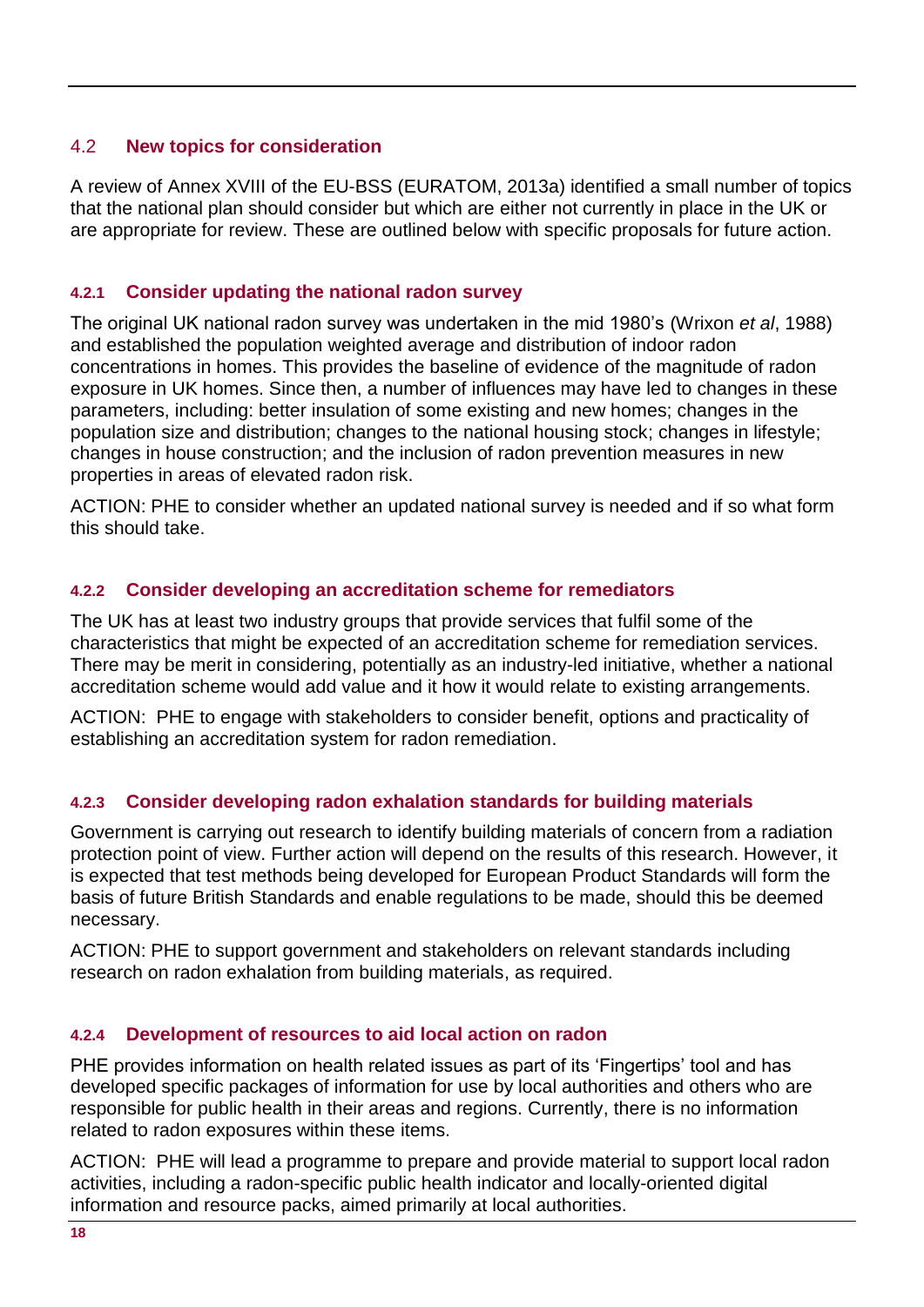#### <span id="page-24-0"></span>**4.2.5 Review of special treatment for homes with very high radon concentrations**

The special treatment of homes with very high radon levels is noted in the EU-BSSD Annex XVIII given in Appendix A. Householders who live in homes with very high radon levels, with annual average radon concentrations in excess of 10,000 Bq  $m<sup>-3</sup>$ , are given additional advice and support to reduce their levels. Currently, fewer than 20 homes have been identified for special action.

ACTION: PHE will review the process for providing advice and support to householders with very high radon levels. The review will include the advice, actions, ongoing support and the level of radon which would trigger this special action.

#### <span id="page-24-1"></span>**4.2.6 Updating the UK National Radon Action Plan**

An update of the UK National Radon Action Plan, involving input from those with relevant responsibilities, should be undertaken periodically to provide a focus for ensuring and providing feedback on action and to ensure that an up to date picture is maintained on the national position on radon. Such a process is covered by UK legislation (BEIS, 2018) and would meet the requirement of EU-BSS Article 103.1 to update the plan on a regular basis and the need to consider schedules for its regular review.

In between formal reviews, other methods such as existing forums and online blogs could provide useful channels for providing informal updates.

ACTION: Department of Health and Social Care, supported by PHE, to initiate a review and update of the subject and contents of the National Radon Action Plan initially within 5 years of its first publication and on a similar frequency thereafter.

#### <span id="page-24-2"></span>**5 Acknowledgements**

The authors wish to thank all those who helped with the drafting of this document and the preparations for the public consultation. We also wish to acknowledge the contributions of former members of the cross-government core group and those who joined latterly, including: Ian Chell (formerly DHSC, retired), Phillippa Hunnisett (DHSC), Laurie Mousah (DHSC), Roger Yearsley (formerly EA, retired) and Nick Price (formerly MHCLG, retired).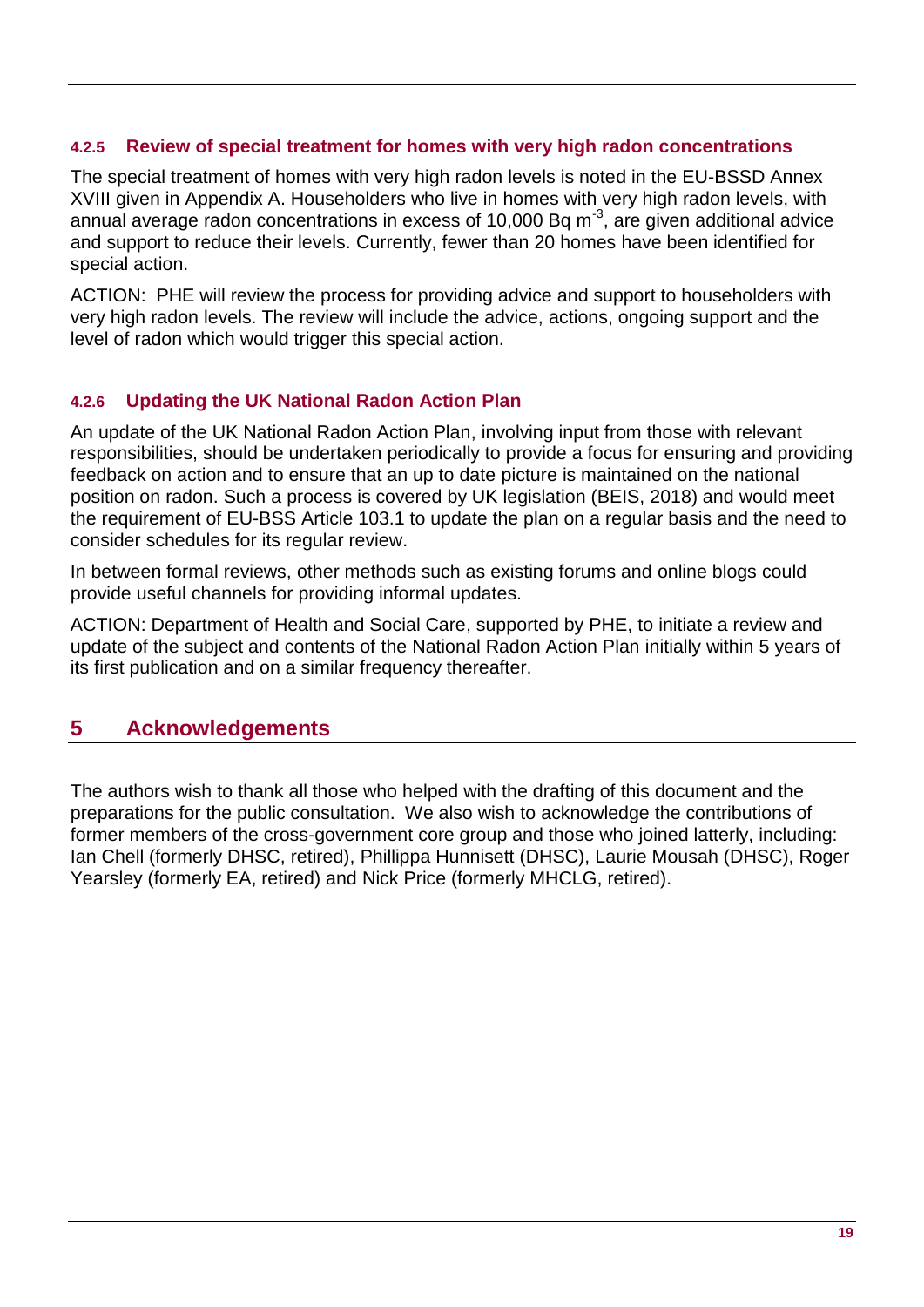## <span id="page-25-0"></span>**6 Glossary**

#### <span id="page-25-1"></span>6.1 **Terms and expressions**

**Becquerel (symbol Bq)** The unit of the amount or activity of a radionuclide. Describes the rate at which transformations occur.  $1$  Bq = 1 transformation per second.

**Becquerel per cubic metre of air (symbol Bq m-3 )** The amount of a radionuclide in each cubic metre of air. Often referred to as the activity concentration.

**Mitigation** The reduction in the radon level by mechanical or other means. Mitigation does not imply the complete removal of radon.

**Radon** The radionuclide Rn-222 and its progeny, as appropriate.

**Radon Action Level** The reference level for the activity concentration of radon in UK homes. Its value, expressed as the annual average radon gas concentration in the homes, is 200 Bq m $^{-3}$ .

**Radon Affected Areas** Parts of the country with a 1% or more probability of present or future homes being above the Action Level.

**Reference level** The level of activity concentration above which it is judged inappropriate to allow exposures to occur as a result of that exposure situation, even though it is not a limit that may not be exceeded.

**Remediation** See mitigation.

**Thoron** The radionuclide Rn-220 and its progeny, as appropriate.

#### <span id="page-25-2"></span>6.2 **Acronyms and organisations**

**AGIR** Advisory Group on Ionising Radiation

**BEIS** Department for Business, Energy and Industrial Strategy

**CIBSE** Chartered Institution of Building Services Engineers

**DAERA** Department of Agriculture, Environment and Rural Affairs (NI)

**DEFRA** Department for Environment, Food and Rural Affairs

**DoH NI** Department of Health Northern Ireland

**DHSC** Department of Health and Social Care

**EA** Environment Agency

**EU-BSS** European Union Basic Safety Standards, Council Directive 2013/59/EURATOM

**HHSRS** Housing Health and Safety Rating System

**HSE** Health and Safety Executive

**HSENI** Health and Safety Executive Northern Ireland

**IAEA** International Atomic Energy Agency

**IARC** International Agency for Research on Cancer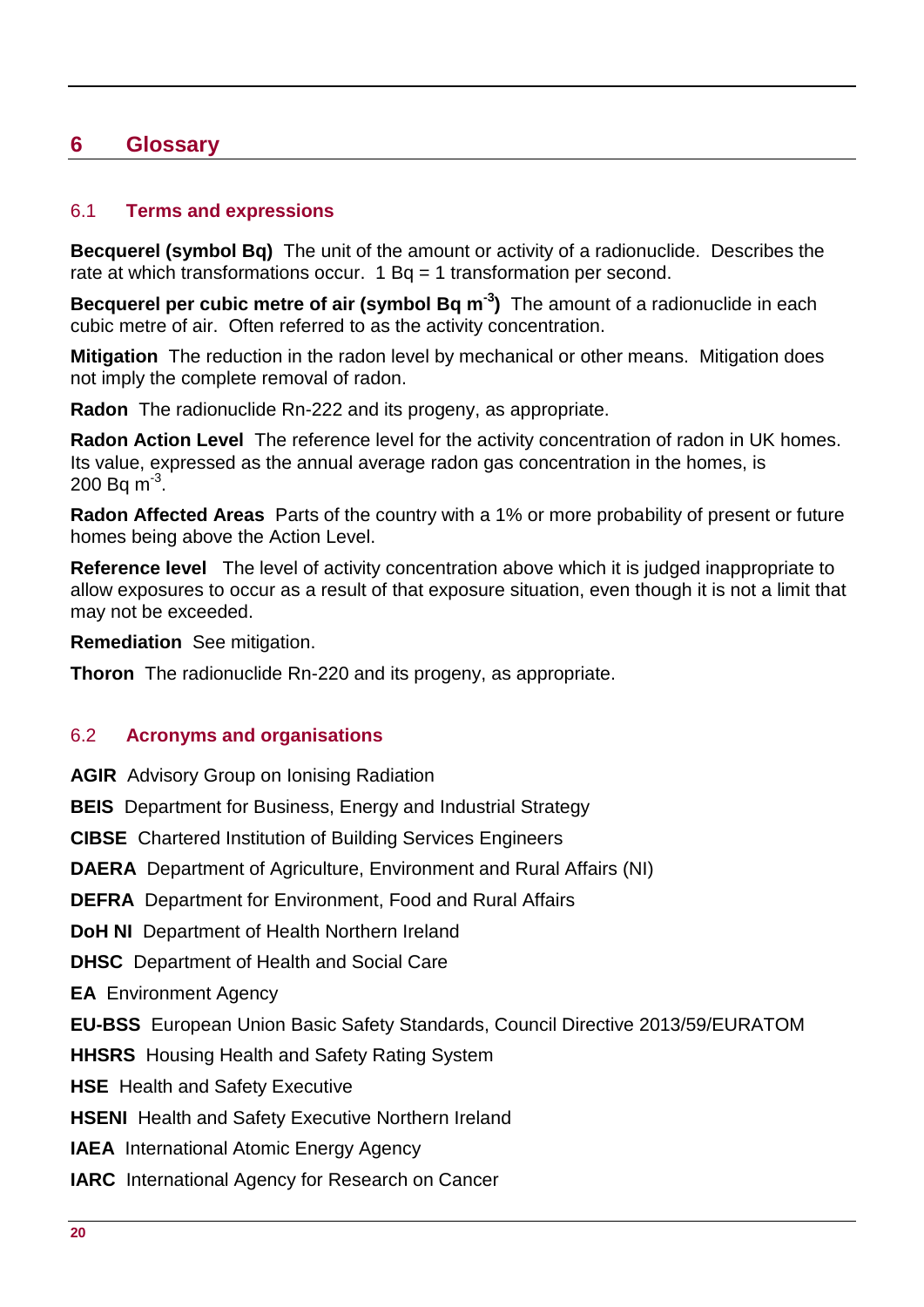**ICRP** International Commission on Radiological Protection

**MHCLG** Ministry of Housing, Communities and Local Government

**PHA NI** Public Health Agency Northern Ireland

**PHE** Public Health England

**PHW** Public Health Wales

**SG** Scottish Government

**UNSCEAR** United Nations Scientific Committee on the Effects of Atomic Radiation

**WHO** World Health Organisation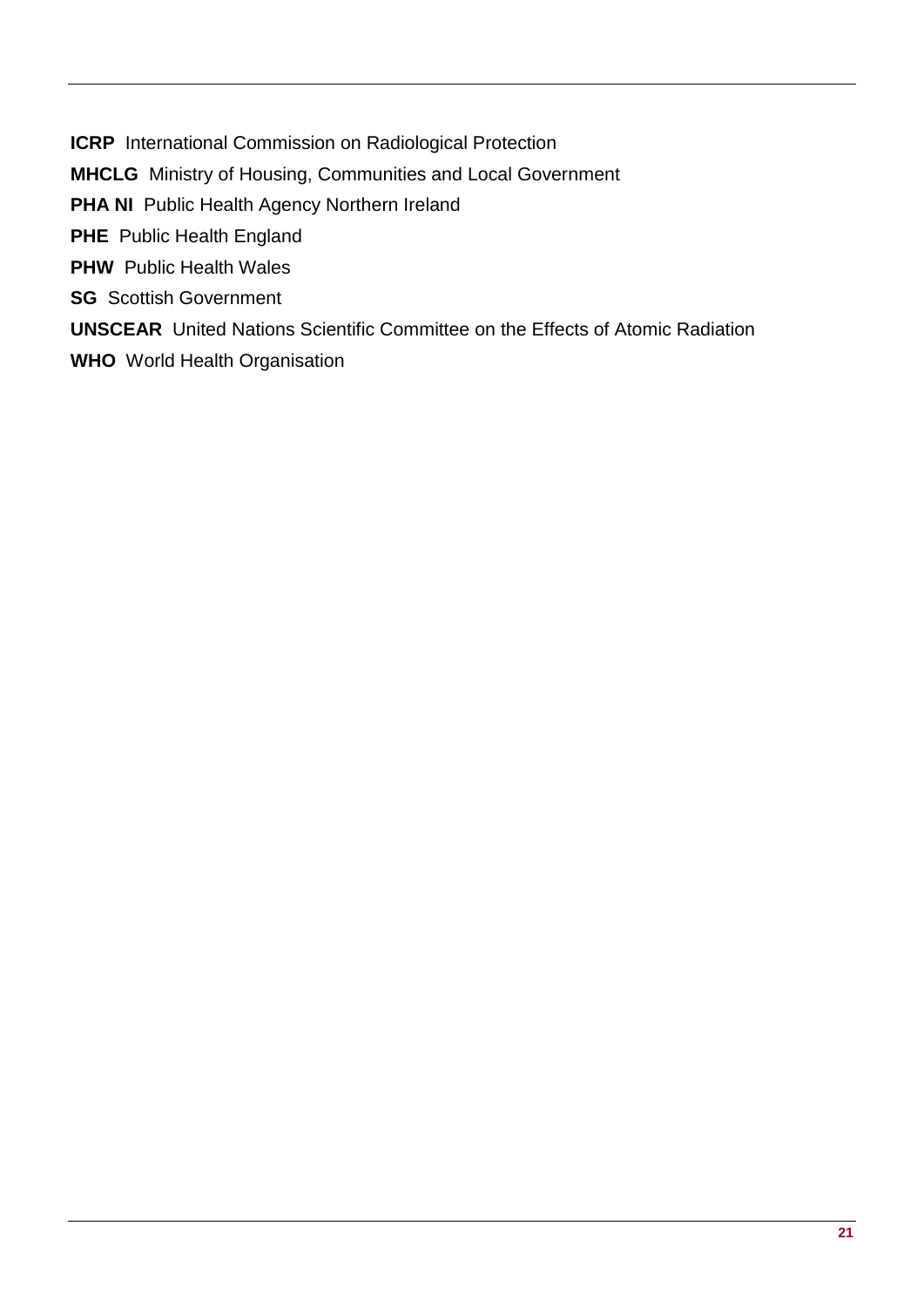## <span id="page-27-0"></span>**7 References**

- AGIR (2009). Radon and Public Health. Report of the independent Advisory Group on Ionising Radiation. Documents of the Health Protection Agency. Radiation, Chemical and Environmental Hazards, RCE-11, June 2009. ISBN 978-0-85951-644-0. [\[https://www.gov.uk/government/publications/radon-and-public-health\]](https://www.gov.uk/government/publications/radon-and-public-health)
- BEIS (2018). The Ionising Radiation (Basic Safety Standards) (Miscellaneous Provisions) Regulations 2018. SI 2018/482. [\[http://www.legislation.gov.uk/uksi/2018/482/made\]](http://www.legislation.gov.uk/uksi/2018/482/made)
- BRE (2105). Radon. Guidance on protective measures for new buildings. BRE-211. Building Research Establishment. ISBN 978-1-84806-434-8.
- DCLG (2011). EU Construction Products Regulation 2011. SI305/2011. [Available at [https://www.gov.uk/guidance/eu-construction-products-regulation-and-ce-marking](https://www.gov.uk/guidance/eu-construction-products-regulation-and-ce-marking-including-uk-product-contact-point-for-construction-products)[including-uk-product-contact-point-for-construction-products\]](https://www.gov.uk/guidance/eu-construction-products-regulation-and-ce-marking-including-uk-product-contact-point-for-construction-products)
- DEFRA (2016). Environmental Permitting (England and Wales) Regulations 2016. SI1154/2016 [Available at [http://www.legislation.gov.uk/uksi/2016/1154/contents/made\]](http://www.legislation.gov.uk/uksi/2016/1154/contents/made)
- Daraktchieva *et al* (2015). Daraktchieva Z, Appleton JD, Rees DM, Adlam KAM, Myers AH, Hodgson SA, McColl NP, Wasson GR and Peake LJ (2015). Indicative Atlas of Radon in Northern Ireland. PHE-CRCE-017. [Available at [https://www.gov.uk/government/publications/radon-indicative-atlas-for-northern-ireland\]](https://www.gov.uk/government/publications/radon-indicative-atlas-for-northern-ireland)
- Daraktchieva *et al* (2018). Daraktchieva Z, Howarth CB, Gooding TD, Bradley EJ and Hutt N. Validation Scheme for Organisations Making Measurements of Radon in UK Buildings: 2018 Revision. PHE-CRCE-040. [Available at: https://assets.publishing.service.gov.uk/government/uploads/system/uploads/attachment\_d

ata/file/742223/validation\_scheme\_for\_organisations\_making\_measurements\_of\_radon\_in \_UK\_buildings\_2018.pdf]

- Darby *et al* (2005). Darby S, Hill D, Auvinen A, Barros-Dios JM, Baysson H, Bochicchio F, Deo H, Falk R, Forastiere F, Hakama M, Heid I, Kreienbrock L, Kreuzer M, Lagarde F, Mäkeläinen I, Muirhead C, Oberaigner W, Pershagen G, Ruano-Ravina A, Ruosteenoja E, Schaffrath Rosario AS, Tirmarche M, Tomásek L, Whitley E, Wichmann H-E, Doll R (2005). Radon in homes and risk of lung cancer: collaborative analysis of individual data from 13 European case-control studies BMJ 2005; 330 doi: <http://dx.doi.org/10.1136/bmj.38308.477650.63>
- EURATOM (2013a). Council Directive 2013/59/EURATOM of 5 December 2013 laying down basic safety standards for protection against the dangers arising from exposure to ionising radiation, Official Journal of the European Union L13/1. [\[https://ec.europa.eu/energy/sites/ener/files/documents/CELEX-32013L0059-EN-TXT.pdf\]](https://ec.europa.eu/energy/sites/ener/files/documents/CELEX-32013L0059-EN-TXT.pdf)
- EURATOM (2013b). Council Directive 2013/51/EURATOM of 22 October 2013 laying down requirements for the protection of the health of the general public with regard to radioactive substances in water intended for human consumption. [Available at: [https://eur](https://eur-lex.europa.eu/legal-content/EN/TXT/PDF/?uri=CELEX:32013L0051&from=en)[lex.europa.eu/legal-content/EN/TXT/PDF/?uri=CELEX:32013L0051&from=en\]](https://eur-lex.europa.eu/legal-content/EN/TXT/PDF/?uri=CELEX:32013L0051&from=en)
- HASAWA (1974). Health and Safety at Work etc Act, 1974. [\[https://www.legislation.gov.uk/ukpga/1974/37\]](https://www.legislation.gov.uk/ukpga/1974/37)
- HPA (2010). McColl NP, Miles JCH, Green BMR, Dixon DW, Fey R, Meara JR, Harrison JD and Cooper JR. Limitation of Human Exposure to Radon. HPA-RCE-15. [Available at [https://www.gov.uk/government/publications/radon-limitation-of-human-exposure\]](https://www.gov.uk/government/publications/radon-limitation-of-human-exposure)
- HSE (1999). The Management of Health and Safety at Work Regulations 1999 SI 3242/1999. [\[http://www.legislation.gov.uk/uksi/1999/3242/contents/made\]](http://www.legislation.gov.uk/uksi/1999/3242/contents/made)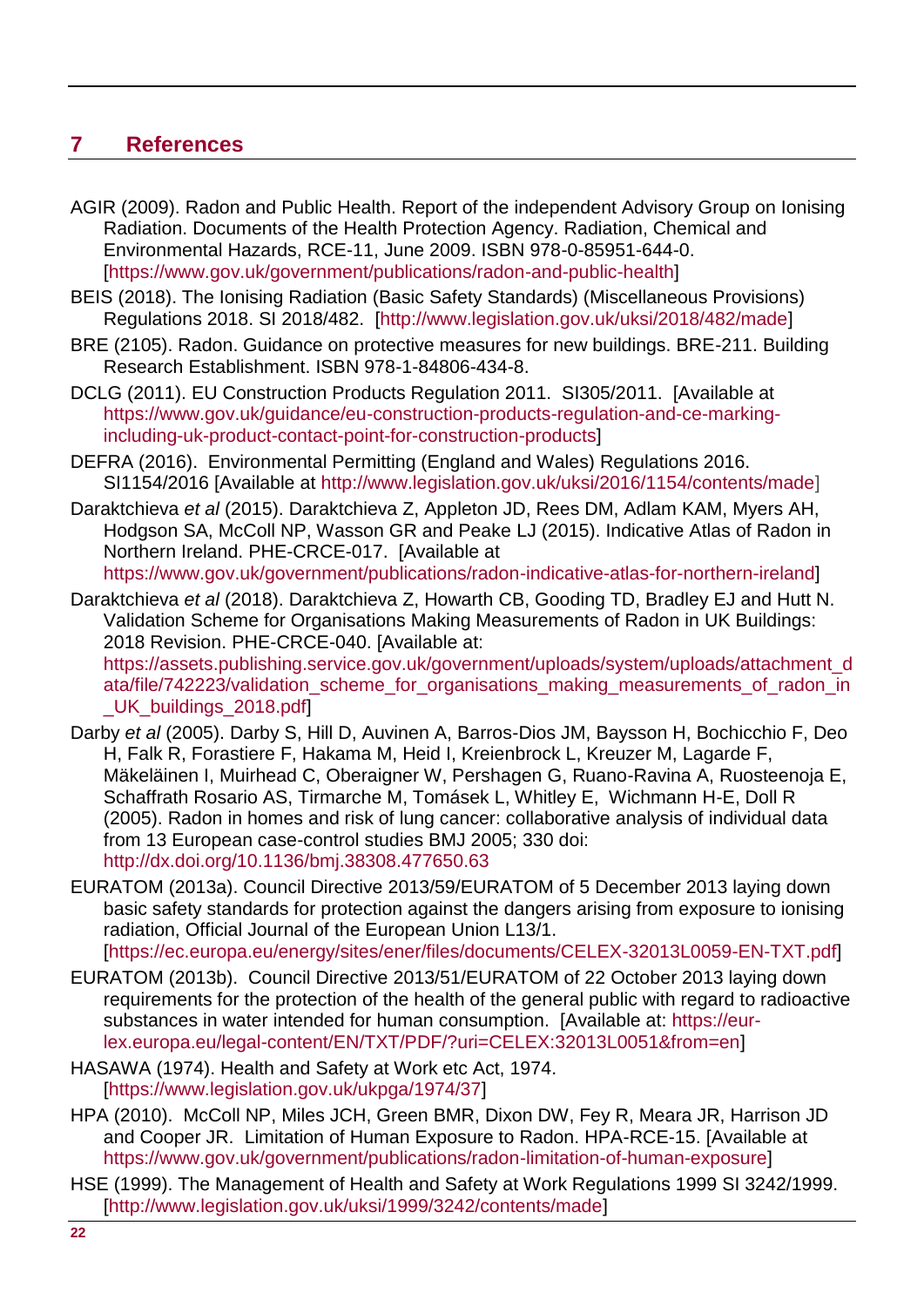HSE (2017). The Ionising Radiations Regulations 2017 SI1075/2017. [\[http://www.legislation.gov.uk/uksi/2017/1075/contents/made\]](http://www.legislation.gov.uk/uksi/2017/1075/contents/made)

HSE (2018).<http://www.hse.gov.uk/radiation/ionising/radon.htm> (accessed 30th May 2018)

HSENI (2017). The Ionising Radiations Regulations (Northern Ireland) 2017 SR No 229. [\[http://www.legislation.gov.uk/nisr/2017/229/made\]](http://www.legislation.gov.uk/nisr/2017/229/made)

Housing Act 2004. Chapter 34. [\[https://www.legislation.gov.uk/ukpga/2004/34/contents\]](https://www.legislation.gov.uk/ukpga/2004/34/contents)

Howarth, CB (2017). Results of the 2015 PHE Intercomparison of Passive Radon Detectors. PHE-CRCE-036. [Available at [https://www.gov.uk/government/publications/phe-2015](https://www.gov.uk/government/publications/phe-2015-intercomparison-of-passive-radon-detectors) [intercomparison-of-passive-radon-detectors\]](https://www.gov.uk/government/publications/phe-2015-intercomparison-of-passive-radon-detectors)

IAEA (2014). Radiation Protection and Safety of Radiation Sources: International Basic Safety Standards. General Safety Requirements Part 3. [Available at [https://www](https://www-pub.iaea.org/books/iaeabooks/8930/radiation-protection-and-safety-of-radiation-sources-international-basic-safety-standards)[pub.iaea.org/books/iaeabooks/8930/radiation-protection-and-safety-of-radiation-sources](https://www-pub.iaea.org/books/iaeabooks/8930/radiation-protection-and-safety-of-radiation-sources-international-basic-safety-standards)[international-basic-safety-standards\]](https://www-pub.iaea.org/books/iaeabooks/8930/radiation-protection-and-safety-of-radiation-sources-international-basic-safety-standards)

- IARC (2012). International Agency for Research on Cancer. IARC monographs on the evaluation of carcinogenic risks to humans ; Vol. 100D. A review of human carcinogens. Part D: Radiation / IARC Working Group on the Evaluation of Carcinogenic Risks to Humans. [\[http://monographs.iarc.fr/ENG/Monographs/vol100D/mono100D.pdf\]](http://monographs.iarc.fr/ENG/Monographs/vol100D/mono100D.pdf)
- ICRP (2010). Lung Cancer Risk from Radon and Progeny and Statement on Radon. ICRP Publication 115. Ann ICRP 40(1), 2010.
- ICRP (2018). Summary of ICRP Recommendations on Radon. (2018). [Available at: http://www.icrpaedia.org/images/f/fd/ICRPRadonSummary.pdf]
- IAEA (2014). Radiation Protection and Safety of Radiation Sources: International Basic Safety Standards. General Safety Requirements. No. GSR Part 3 STI/PUB/1578. [Available at [https://www.iaea.org/publications/8930/radiation-protection-and-safety-of-radiation](https://www.iaea.org/publications/8930/radiation-protection-and-safety-of-radiation-sources-international-basic-safety-standards)[sources-international-basic-safety-standards\]](https://www.iaea.org/publications/8930/radiation-protection-and-safety-of-radiation-sources-international-basic-safety-standards)
- Miles *et al* (2007). Miles JCH, Appleton JD, Rees DM, Green BMR, Adlam KAM and Myers AH (2007). Indicative Atlas of Radon in England and Wales. HPA-RPD-033. [Available at [https://www.gov.uk/government/publications/radon-indicative-atlas-in-england-and-wales\]](https://www.gov.uk/government/publications/radon-indicative-atlas-in-england-and-wales)
- Miles *et al* (2011). Miles JCH, Appleton JD, Rees DM, Adlam KAM, Scheib C, Myers AH, Green BMR, McColl NP (2011). Indicative Atlas of Radon in Scotland. HPA-CRCE-023. [Available at [https://www.gov.uk/government/publications/radon-indicative-atlas-in](https://www.gov.uk/government/publications/radon-indicative-atlas-in-scotland)[scotland\]](https://www.gov.uk/government/publications/radon-indicative-atlas-in-scotland)
- NRPB (1990). Board Statement on Radon in Homes. Documents of the NRPB Docs 1 No 1.
- Oatway *et al* (2016). Oatway WB, Jones AL, Holmes S, Watson S and Cabianca T (2016). Ionising Radiation Exposure of the UK Population: 2010 Review. PHE-CRCE-026. [Available at [https://www.gov.uk/government/publications/ionising-radiation-exposure-of](https://www.gov.uk/government/publications/ionising-radiation-exposure-of-the-uk-population-2010-review)[the-uk-population-2010-review\]](https://www.gov.uk/government/publications/ionising-radiation-exposure-of-the-uk-population-2010-review)
- SG (2018). Environmental Authorisations (Scotland) Regulations 2018. SSI219/2018. [Available at http://www.legislation.gov.uk/ssi/2018/219/made]
- UNSCEAR (2009). United Nations Scientific Committee on the Effects of Atomic Radiation (2009) Effects of Exposure to Radon Gas. [Available at: [http://www.unscear.org/docs/Radon-distrib.pdf\]](http://www.unscear.org/docs/Radon-distrib.pdf)WHO (2009). WHO Handbook on Indoor Radon. A Public Health Perspective. WHO Press, Geneva. [Available at [http://www.who.int/ionizing\\_radiation/env/9789241547673/en/\]](http://www.who.int/ionizing_radiation/env/9789241547673/en/)
- Varley and Flowers (1998). Varley NR and Flowers AG. Indoor radon prediction from soil gas measurements. Health Phys. 1998; 74(6): 714-718.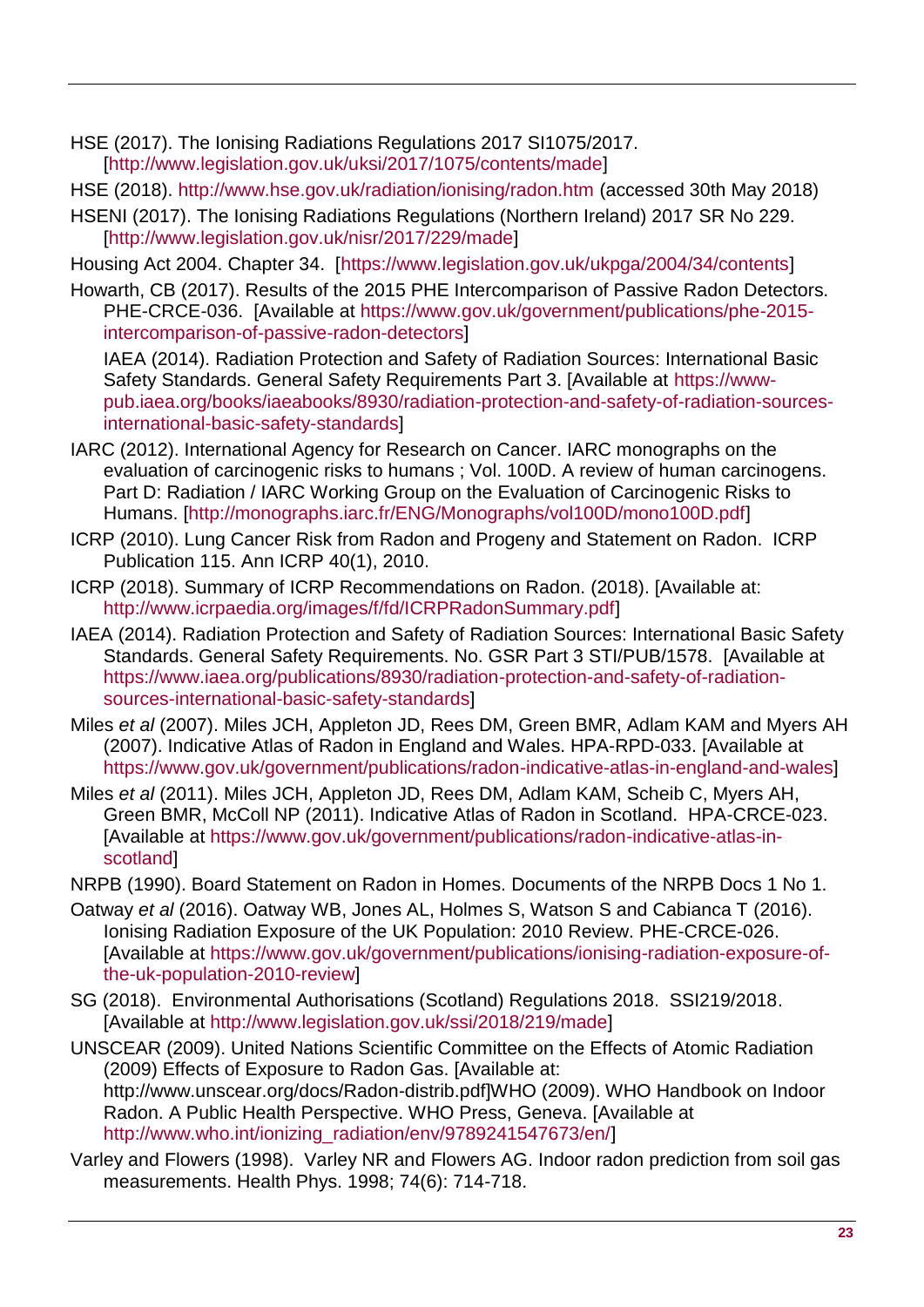WHO (2009). WHO Handbook on Indoor Radon. A Public Health Perspective. WHO Press, Geneva, 2009.

Wrixon *et al* (1988). Wrixon AD, Green BMR, Lomas PR, Miles JCH, Cliff KD, Francis EA, Driscoll CMH, James AC and O'Riordan MC (1988). Natural Radiation Exposure in UK Dwellings. NRPB-R190.

UKradon.org (2018). [www.ukradon.org](http://www.ukradon.org/) (accessed 23<sup>rd</sup> November 2018)